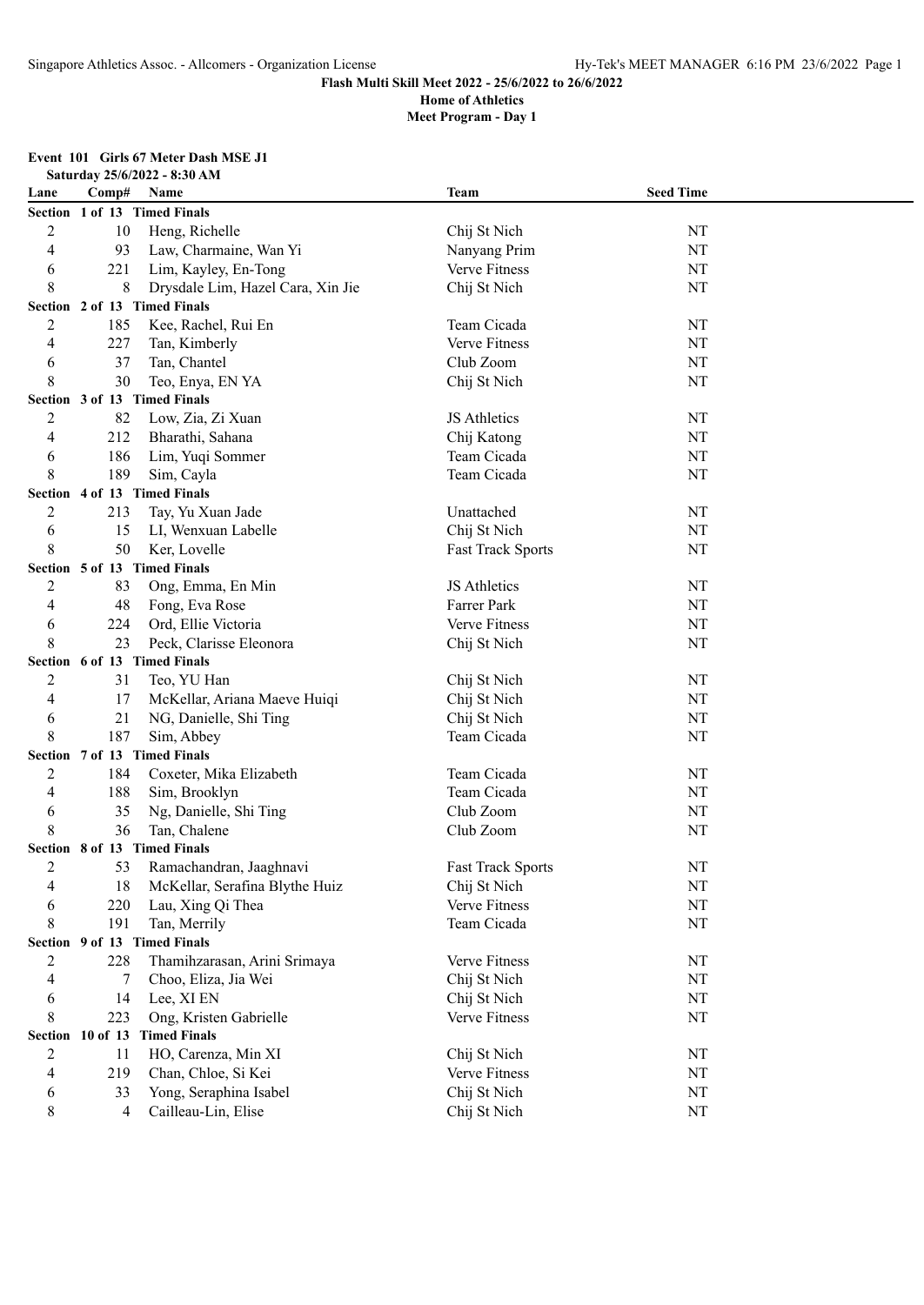|                              |     | Section 11 of 13 Timed Finals(Event 101 Girls 67 Meter Dash MSE J1) |                          |                  |
|------------------------------|-----|---------------------------------------------------------------------|--------------------------|------------------|
| 2                            | 12  | HO, Natanya, EN YA                                                  | Chij St Nich             | NT               |
| 4                            | 51  | Lee, Tayen                                                          | <b>Fast Track Sports</b> | NT               |
| 6                            | 54  | Ramesh, Venshika                                                    | <b>Fast Track Sports</b> | NT               |
| Section 12 of 13             |     | <b>Timed Finals</b>                                                 |                          |                  |
| 2                            | 38  | Wong, Alexis, Li Xuan                                               | Club Zoom                | NT               |
| 4                            | 32  | Tham, YA Wen                                                        | Chij St Nich             | NT               |
| 6                            | 78  | Gilmore, Kyra                                                       | Haig Girls' School       | NT               |
| 8                            | 49  | Hagbeck, Michaela Robyn                                             | <b>Fast Track Sports</b> | NT               |
|                              |     | Section 13 of 13 Timed Finals                                       |                          |                  |
| $\overline{2}$               | 182 | Chew, Shi-En Grace                                                  | Team Cicada              | NT               |
| 4                            | 19  | McLeod, Lauren Isabella, Hui                                        | Chij St Nich             | NT               |
| 6                            | 95  | Wong, Alethea, Yi Jun                                               | Nanyang Prim             | NT               |
| 8                            | 242 | Nah, Jing Xuan                                                      | Nanyang Prim             | NT               |
|                              |     | Event 102 Boys 67 Meter Dash MSE J1                                 |                          |                  |
|                              |     | Saturday 25/6/2022 - 8:30 AM                                        |                          |                  |
| Lane                         |     | Comp# Name                                                          | <b>Team</b>              | <b>Seed Time</b> |
| Section 1 of 14 Timed Finals |     |                                                                     |                          |                  |
| $\overline{2}$               | 240 | Ng, Juin Han                                                        | Verve Fitness            | NT               |
| 4                            | 59  | Chow, Yann An                                                       | <b>Fast Track Sports</b> | NT               |
| 6                            | 218 | Zuo, Yiming                                                         | Unattached               | NT               |
| 8                            | 178 | Gan, Rong Chen                                                      | St. Joseph's             | NT               |
| Section 2 of 14 Timed Finals |     |                                                                     |                          |                  |
| $\overline{2}$               | 239 | Mashardi, Jim Imtiyaaz                                              | Verve Fitness            | NT               |
| 4                            | 58  | Cheang, Daryl                                                       | <b>Fast Track Sports</b> | NT               |
| 6                            | 210 | Vibin, Arjun                                                        | TeamFabian               | NT               |
| 8                            | 43  | Putera, Sebastian Djene                                             | Club Zoom                | NT               |
| Section 3 of 14 Timed Finals |     |                                                                     |                          |                  |
| 2                            | 86  | Jeffrey, Dioveeran                                                  | JS Athletics             | NT               |
| 4                            | 69  | Ng, Jedidiah                                                        | <b>Fast Track Sports</b> | NT               |
| 6                            | 214 | Pang, Matthias, Ming En                                             | Unattached               | NT               |
| 8                            | 75  | Tan, Yu Jie Jesper                                                  | <b>Fast Track Sports</b> | NT               |
| Section 4 of 14 Timed Finals |     |                                                                     |                          |                  |
| 2                            | 195 | Foo, Cameron                                                        | Team Cicada              | NT               |
| 4                            | 88  | Ng, Benjamin, Tien Rui                                              | JS Athletics             | NT               |
| 6                            | 60  | Chua, Elliot                                                        | <b>Fast Track Sports</b> | NT               |
| 8                            | 77  | Tiong, Ijjaz                                                        | <b>Fast Track Sports</b> | NT               |
| Section 5 of 14 Timed Finals |     |                                                                     |                          |                  |
| 2                            | 193 | Bhatia, Lakshya                                                     | Team Cicada              | NT               |
| 4                            | 62  | Lee, Hao Rui Andre                                                  | <b>Fast Track Sports</b> | NT               |
| 6                            | 61  | Goh, Gordon                                                         | <b>Fast Track Sports</b> | $\rm{NT}$        |
| 8                            | 63  | Lim, Ee Yang, Nicolas                                               | <b>Fast Track Sports</b> | NT               |
| Section 6 of 14 Timed Finals |     |                                                                     |                          |                  |
| 2                            | 45  | Tan, Ayden, Zhi Sheng                                               | Club Zoom                | NT               |
| 4                            | 68  | Mohamad Alfian, Adil Hasan                                          | <b>Fast Track Sports</b> | NT               |
| 6                            | 180 | Ng, Jing Yang Anders                                                | St. Joseph's             | NT               |
| 8                            | 237 | Lim, Keller, En-Ze                                                  | Verve Fitness            | NT               |
| Section 7 of 14 Timed Finals |     |                                                                     |                          |                  |
| 2                            | 203 | Ong, Riley, Zhi Rong                                                | Team Cicada              | NT               |
| 4                            | 194 | Chua, Lucas, Ren Hao                                                | Team Cicada              | NT               |
| 6                            | 98  | Koh, Jun Pang Markus                                                | Nanyang Prim             | NT               |
| 8                            | 2   | Sng, Zhe Yang                                                       | Alexandra Pr             | NT               |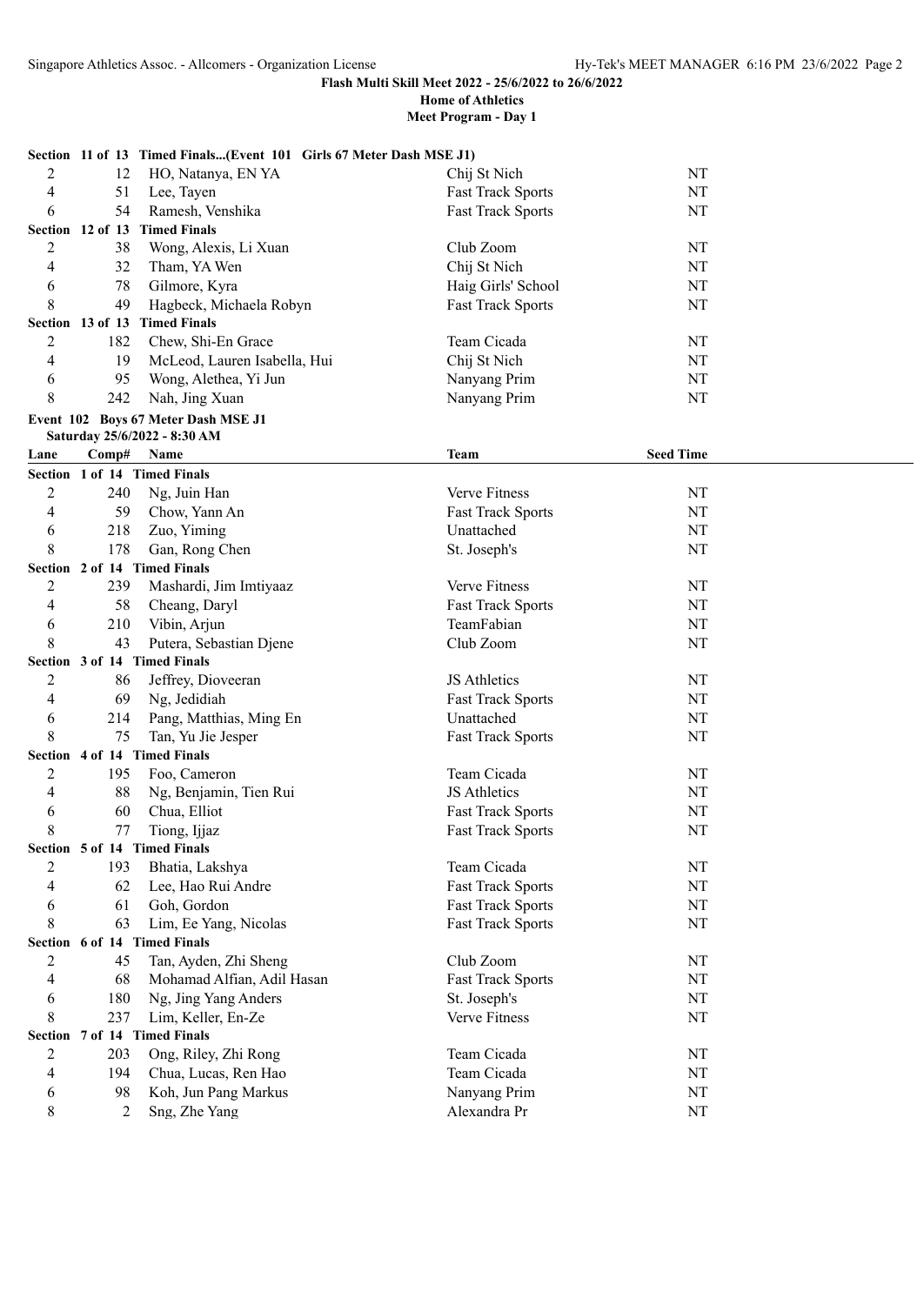|                |                      | Section 8 of 14 Timed Finals(Event 102 Boys 67 Meter Dash MSE J1) |                          |                  |  |
|----------------|----------------------|-------------------------------------------------------------------|--------------------------|------------------|--|
| 2              | 198                  | Justin, Ethan Ryan                                                | Team Cicada              | NT               |  |
| 4              | 207                  | Tan, Kevin, Ren Jie                                               | Team Cicada              | NT               |  |
| 6              | 201                  | Lin, Kaize                                                        | Team Cicada              | NT               |  |
| 8              | 87                   | Low, Zach, Yu Chen                                                | JS Athletics             | NT               |  |
|                |                      | Section 9 of 14 Timed Finals                                      |                          |                  |  |
| 2              | 215                  | Timms, Isaac                                                      | Unattached               | NT               |  |
| 4              | 47                   | Zen Yet Xuan He, Manfred                                          | Club Zoom                | NT               |  |
| 6              | 73                   | Soh, Kieran                                                       | Fast Track Sports        | NT               |  |
| 8              | 211                  | Zulkifli, Aadil Zulhaqeem                                         | Telok Kurau              | NT               |  |
|                |                      | Section 10 of 14 Timed Finals                                     |                          |                  |  |
| 2              | 46                   | Tey, Kayne, Yu Zhi                                                | Club Zoom                | NT               |  |
| 4              | 209                  | Tseng, Evan Nicholas                                              | Team Cicada              | NT               |  |
| 6              | 39                   | Aqasha, Saif                                                      | Club Zoom                | NT               |  |
| 8              | 65                   | Lim, Zac                                                          | <b>Fast Track Sports</b> | NT               |  |
|                |                      | Section 11 of 14 Timed Finals                                     |                          |                  |  |
| 2              | 234                  | Ha, Max                                                           | Verve Fitness            | NT               |  |
| 4              | 235                  | Khoo, Sean David                                                  | Verve Fitness            | NT               |  |
| 6              | 44                   | Sam, Yuk Hang                                                     | Club Zoom                | NT               |  |
| 8              | 236                  | Lee, Tristan, Bo Xuan                                             | Verve Fitness            | NT               |  |
|                | Section 12 of 14     | <b>Timed Finals</b>                                               |                          |                  |  |
| 2              | 57                   | -, Muhammad Akmal                                                 | <b>Fast Track Sports</b> | NT               |  |
| 4              | 96                   | Cheam, Kyle, Jun Sheng                                            | Nanyang Prim             | NT               |  |
| 6              | 206                  | Tan, Joash, Jun Wen                                               | Team Cicada              | NT               |  |
| 8              | 42                   | Lua, Lebron, Zheng Yang                                           | Club Zoom                | NT               |  |
|                |                      | Section 13 of 14 Timed Finals                                     |                          |                  |  |
| 2              | 202                  | Lo, Chai Chi Phil                                                 | Team Cicada              | NT               |  |
| 4              | 179                  | Koordi, Danyel                                                    | St. Joseph's             | NT               |  |
| 6              | 231                  | Chan, Ian, Kai En                                                 | Verve Fitness            | NT               |  |
| 8              | 177                  | Chiew, Matthias James                                             | St. Joseph's             | NT               |  |
|                |                      | Section 14 of 14 Timed Finals                                     |                          |                  |  |
| 2              | 41                   | Jette, Rayner                                                     | Club Zoom                | NT               |  |
| 4              | 233                  | Gu, Shiwen                                                        | Verve Fitness            | NT               |  |
| 8              | 56                   | -, Manisaran                                                      | <b>Fast Track Sports</b> | NT               |  |
|                |                      | Event 103 Girls High Jump Scissor J1                              |                          |                  |  |
|                |                      | Saturday 25/6/2022 - 10:15 AM                                     |                          |                  |  |
| Pos            | Comp#                | Name                                                              | Team                     | <b>Seed Mark</b> |  |
|                | Flight 1 of 1 Finals |                                                                   |                          |                  |  |
| 1              | 31                   | Teo, YU Han                                                       | Chij St Nich             | NH               |  |
| 2              | 191                  | Tan, Merrily                                                      | Team Cicada              | NH               |  |
| 3              | 30                   | Teo, Enya, EN YA                                                  | Chij St Nich             | NH               |  |
|                |                      | Event 104 Girls 1000 Meter Run J1                                 |                          |                  |  |
|                |                      | Saturday 25/6/2022 - 10:15 AM                                     |                          |                  |  |
| Lane           | Comp#                | Name                                                              | <b>Team</b>              | <b>Seed Time</b> |  |
|                |                      | Section 1 of 2 Timed Finals                                       |                          |                  |  |
| 1              | 78                   | Gilmore, Kyra                                                     | Haig Girls' School       | NT               |  |
| $\overline{c}$ | 191                  | Tan, Merrily                                                      | Team Cicada              | NT               |  |
| 3              | 219                  | Chan, Chloe, Si Kei                                               | Verve Fitness            | NT               |  |
| 4              | 35                   | Ng, Danielle, Shi Ting                                            | Club Zoom                | $\rm{NT}$        |  |
| 5              | 18                   | McKellar, Serafina Blythe Huiz                                    | Chij St Nich             | NT               |  |
| 6              | 221                  | Lim, Kayley, En-Tong                                              | Verve Fitness            | NT               |  |
| 7              | 37                   | Tan, Chantel                                                      | Club Zoom                | $\rm{NT}$        |  |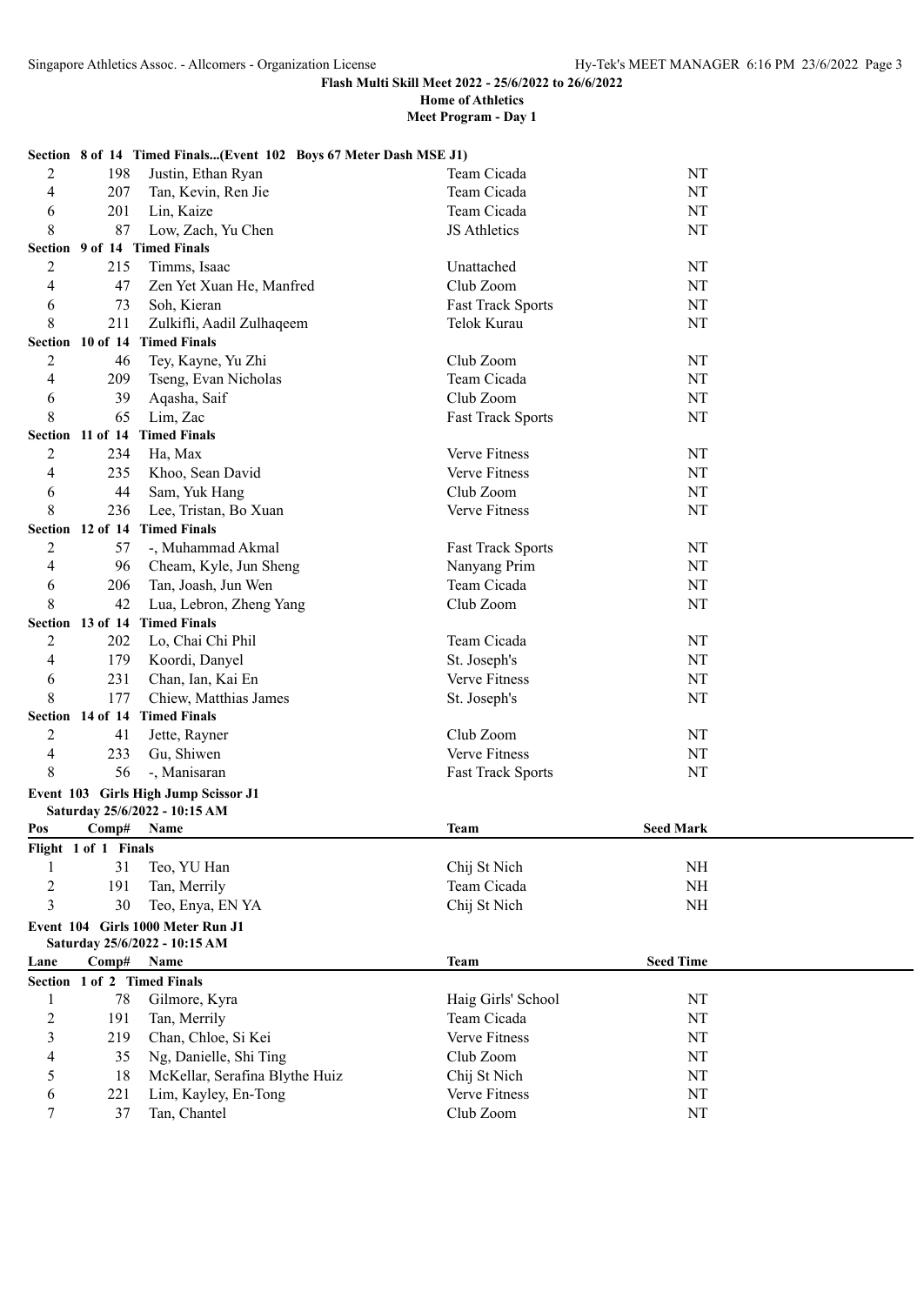| Meet Program - Day 1 |  |  |
|----------------------|--|--|
|----------------------|--|--|

|                         |                             | Section 2 of 2 Timed Finals(Event 104 Girls 1000 Meter Run J1)                |                          |                  |
|-------------------------|-----------------------------|-------------------------------------------------------------------------------|--------------------------|------------------|
| 1                       | 93                          | Law, Charmaine, Wan Yi                                                        | Nanyang Prim             | NT               |
| $\overline{c}$          | 182                         | Chew, Shi-En Grace                                                            | Team Cicada              | NT               |
| 3                       | 21                          | NG, Danielle, Shi Ting                                                        | Chij St Nich             | $\rm{NT}$        |
| 4                       | 186                         | Lim, Yuqi Sommer                                                              | Team Cicada              | NT               |
| 5                       | 48                          | Fong, Eva Rose                                                                | Farrer Park              | NT               |
| 6                       | 224                         | Ord, Ellie Victoria                                                           | Verve Fitness            | NT               |
| 7                       | 242                         | Nah, Jing Xuan                                                                | Nanyang Prim             | NT               |
|                         |                             | Event 105 Boys 1000 Meter Run J1                                              |                          |                  |
|                         |                             | Saturday 25/6/2022 - 10:25 AM                                                 |                          |                  |
| Lane                    | Comp#                       | Name                                                                          | Team                     | <b>Seed Time</b> |
|                         | Section 1 of 3 Timed Finals |                                                                               |                          |                  |
| 1                       | 233                         | Gu, Shiwen                                                                    | Verve Fitness            | NT               |
| $\overline{c}$          | 201                         | Lin, Kaize                                                                    | Team Cicada              | NT               |
| 3                       | 210                         | Vibin, Arjun                                                                  | TeamFabian               | NT               |
| 4                       | 207                         | Tan, Kevin, Ren Jie                                                           | Team Cicada              | NT               |
| 5                       | 42                          | Lua, Lebron, Zheng Yang                                                       | Club Zoom                | NT               |
| 6                       | 211                         | Zulkifli, Aadil Zulhaqeem                                                     | Telok Kurau              | NT               |
|                         | Section 2 of 3 Timed Finals |                                                                               |                          |                  |
| 1                       | 235                         | Khoo, Sean David                                                              | Verve Fitness            | NT               |
| $\overline{2}$          | 209                         | Tseng, Evan Nicholas                                                          | Team Cicada              | NT               |
| 3                       | 215                         | Timms, Isaac                                                                  | Unattached               | $\rm{NT}$        |
| 4                       | 180                         | Ng, Jing Yang Anders                                                          | St. Joseph's             | NT               |
| 5                       | 203                         | Ong, Riley, Zhi Rong                                                          | Team Cicada              | NT               |
| 6                       | 234                         | Ha, Max                                                                       | Verve Fitness            | NT               |
|                         | Section 3 of 3 Timed Finals |                                                                               |                          |                  |
| 1                       | 63                          | Lim, Ee Yang, Nicolas                                                         | <b>Fast Track Sports</b> | NT               |
| $\overline{c}$          | 86                          | Jeffrey, Dioveeran                                                            | JS Athletics             | NT               |
| 3                       | 45                          | Tan, Ayden, Zhi Sheng                                                         | Club Zoom                | NT               |
| 4                       | 178                         | Gan, Rong Chen                                                                | St. Joseph's             | $\rm{NT}$        |
| 5                       | 195                         | Foo, Cameron                                                                  | Team Cicada              | NT               |
|                         |                             | Event 106 Girls Weight Throw MedicineBall J1<br>Saturday 25/6/2022 - 10:25 AM |                          |                  |
| Pos                     | Comp#                       | Name                                                                          | <b>Team</b>              | <b>Seed Mark</b> |
|                         | Flight 1 of 1 Finals        |                                                                               |                          |                  |
| 1                       | 191                         | Tan, Merrily                                                                  | Team Cicada              | ND               |
| $\overline{c}$          | 23                          | Peck, Clarisse Eleonora                                                       | Chij St Nich             | ND               |
| $\overline{\mathbf{3}}$ | 54                          | Ramesh, Venshika                                                              | <b>Fast Track Sports</b> | <b>ND</b>        |
| 4                       | 32                          | Tham, YA Wen                                                                  | Chij St Nich             | <b>ND</b>        |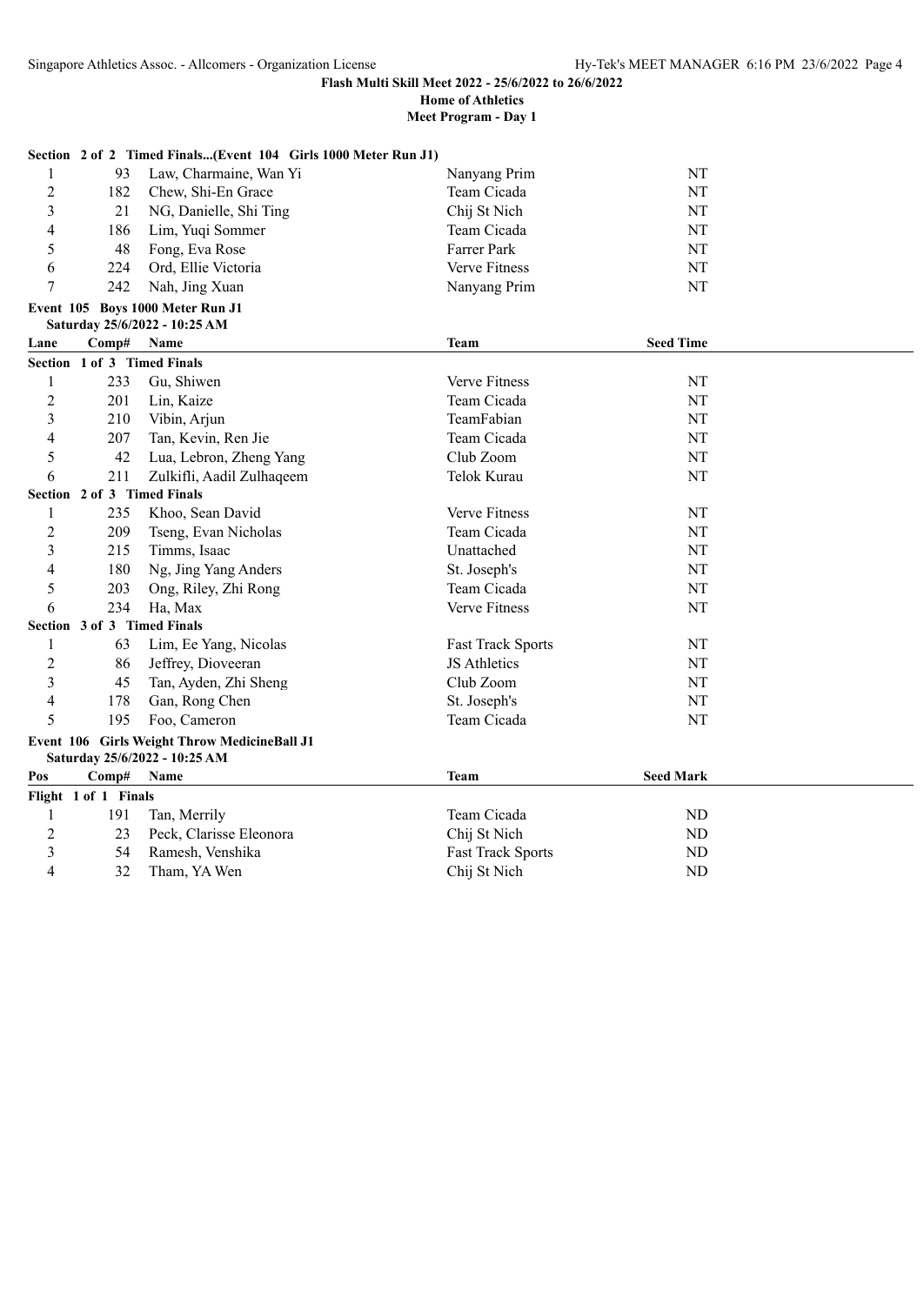|  |  |                               | Event 107 Girls Long Jump 80cm zone J1 |
|--|--|-------------------------------|----------------------------------------|
|  |  | Saturday 25/6/2022 - 10:30 AM |                                        |

| Pos                     | Comp#                       | Name                             | <b>Team</b>              | <b>Seed Mark</b> |  |
|-------------------------|-----------------------------|----------------------------------|--------------------------|------------------|--|
|                         | Flight 1 of 1 Finals        |                                  |                          |                  |  |
| 1                       | 50                          | Ker, Lovelle                     | <b>Fast Track Sports</b> | ND               |  |
| $\overline{c}$          | 184                         | Coxeter, Mika Elizabeth          | Team Cicada              | ND               |  |
| 3                       | 224                         | Ord, Ellie Victoria              | Verve Fitness            | ND               |  |
| 4                       | 221                         | Lim, Kayley, En-Tong             | Verve Fitness            | ND               |  |
| 5                       | 33                          | Yong, Seraphina Isabel           | Chij St Nich             | ND               |  |
| 6                       | 37                          | Tan, Chantel                     | Club Zoom                | ND               |  |
| 7                       | 15                          | LI, Wenxuan Labelle              | Chij St Nich             | ND               |  |
| 8                       | 48                          | Fong, Eva Rose                   | Farrer Park              | ND               |  |
| 9                       | 212                         | Bharathi, Sahana                 | Chij Katong              | ND               |  |
| 10                      | 83                          | Ong, Emma, En Min                | JS Athletics             | ND               |  |
| 11                      | 191                         | Tan, Merrily                     | Team Cicada              | ND               |  |
| 12                      | 228                         | Thamihzarasan, Arini Srimaya     | Verve Fitness            | ND               |  |
| 13                      | 54                          | Ramesh, Venshika                 | <b>Fast Track Sports</b> | ND               |  |
| 14                      | 82                          | Low, Zia, Zi Xuan                | JS Athletics             | ND               |  |
| 15                      | 182                         | Chew, Shi-En Grace               | Team Cicada              | ND               |  |
| 16                      | 219                         | Chan, Chloe, Si Kei              | <b>Verve Fitness</b>     | ND               |  |
| 17                      | 36                          | Tan, Chalene                     | Club Zoom                | ND               |  |
| 18                      | 186                         | Lim, Yuqi Sommer                 | Team Cicada              | ND               |  |
| 19                      | 49                          | Hagbeck, Michaela Robyn          | <b>Fast Track Sports</b> | ND               |  |
|                         |                             | Event 108 Girls 80 Meter Dash J1 |                          |                  |  |
|                         |                             | Saturday 25/6/2022 - 10:40 AM    |                          |                  |  |
|                         |                             |                                  |                          |                  |  |
| Lane                    | Comp#                       | Name                             | <b>Team</b>              | <b>Seed Time</b> |  |
|                         | Section 1 of 3 Timed Finals |                                  |                          |                  |  |
| $\mathbf{1}$            | 242                         | Nah, Jing Xuan                   | Nanyang Prim             | NT               |  |
| $\overline{2}$          | 220                         | Lau, Xing Qi Thea                | Verve Fitness            | NT               |  |
| $\overline{\mathbf{3}}$ | 189                         | Sim, Cayla                       | Team Cicada              | NT               |  |
| 4                       | 95                          | Wong, Alethea, Yi Jun            | Nanyang Prim             | NT               |  |
| 5                       | 213                         | Tay, Yu Xuan Jade                | Unattached               | NT               |  |
| 6                       | 188                         | Sim, Brooklyn                    | Team Cicada              | NT               |  |
| 7                       | 83                          | Ong, Emma, En Min                | JS Athletics             | <b>NT</b>        |  |
|                         | Section 2 of 3 Timed Finals |                                  |                          |                  |  |
| 1                       | 49                          | Hagbeck, Michaela Robyn          | <b>Fast Track Sports</b> | NT               |  |
| $\overline{c}$          | 36                          | Tan, Chalene                     | Club Zoom                | NT               |  |
| $\overline{3}$          | 184                         | Coxeter, Mika Elizabeth          | Team Cicada              | NT               |  |
| 4                       | 7                           | Choo, Eliza, Jia Wei             | Chij St Nich             | NT               |  |
| 6                       | 185                         | Kee, Rachel, Rui En              | Team Cicada              | NT               |  |
| 7                       | 38                          | Wong, Alexis, Li Xuan            | Club Zoom                | NT               |  |
|                         | Section 3 of 3 Timed Finals |                                  |                          |                  |  |
| $\overline{c}$          | 228                         | Thamihzarasan, Arini Srimaya     | Verve Fitness            | NT               |  |
| 3                       | 212                         | Bharathi, Sahana                 | Chij Katong              | NT               |  |
| 4                       | 227                         | Tan, Kimberly                    | Verve Fitness            | NT               |  |
| 5                       | 187                         | Sim, Abbey                       | Team Cicada              | NT               |  |
| 6                       | 186                         | Lim, Yuqi Sommer                 | Team Cicada              | NT               |  |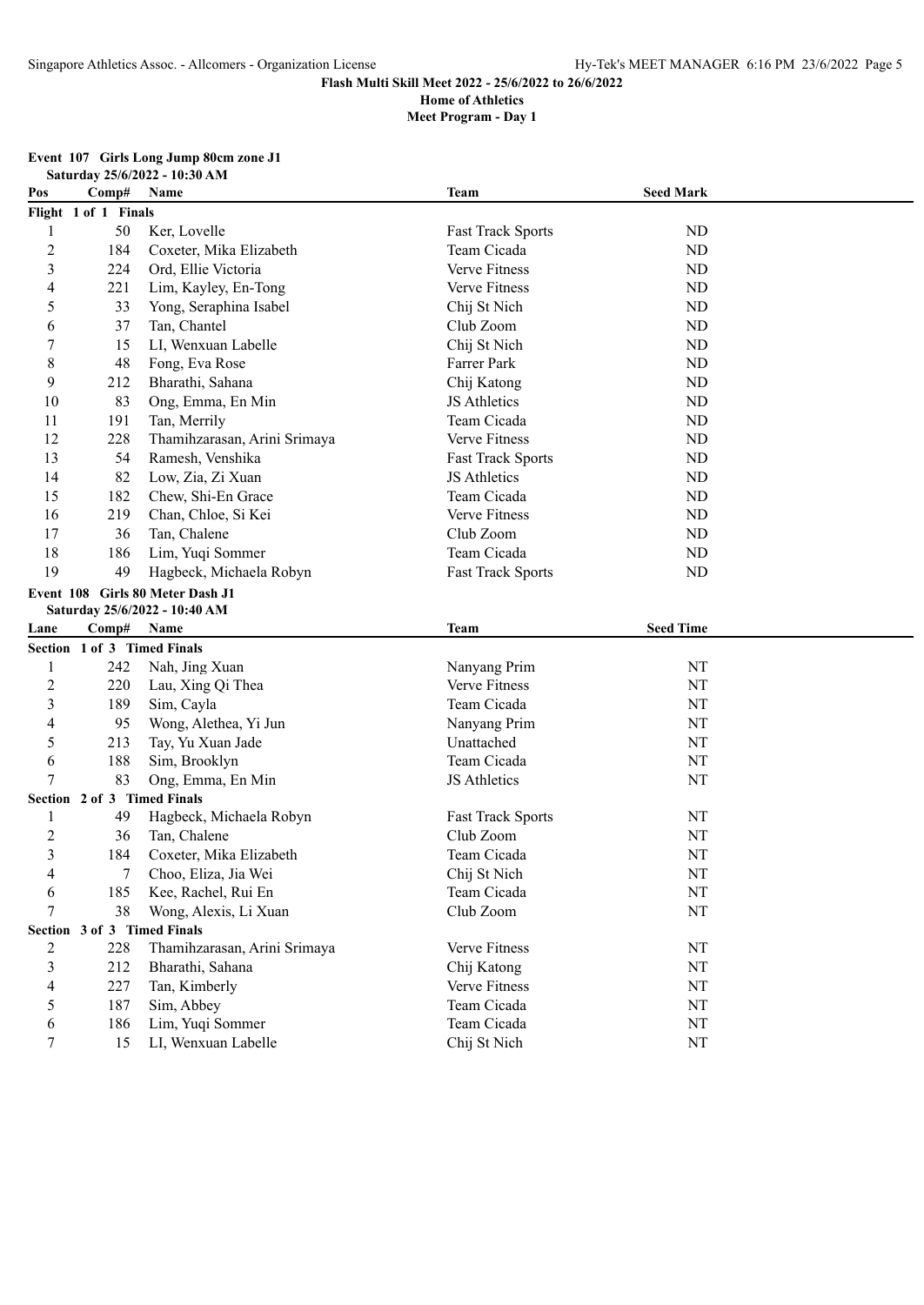## **Meet Program - Day 1**

# **Event 109 Boys 80 Meter Dash J1**

| Lane           | Comp#                       | Name                                       | <b>Team</b>              | <b>Seed Time</b> |  |
|----------------|-----------------------------|--------------------------------------------|--------------------------|------------------|--|
| <b>Section</b> |                             | 1 of 3 Timed Finals                        |                          |                  |  |
| $\overline{c}$ | 180                         | Ng, Jing Yang Anders                       | St. Joseph's             | NT               |  |
| 3              | 47                          | Zen Yet Xuan He, Manfred                   | Club Zoom                | NT               |  |
| 4              | 193                         | Bhatia, Lakshya                            | Team Cicada              | NT               |  |
| 5              | 177                         | Chiew, Matthias James                      | St. Joseph's             | NT               |  |
| 6              | 194                         | Chua, Lucas, Ren Hao                       | Team Cicada              | NT               |  |
| 7              | 236                         | Lee, Tristan, Bo Xuan                      | Verve Fitness            | NT               |  |
| <b>Section</b> | 2 of 3 Timed Finals         |                                            |                          |                  |  |
| $\overline{c}$ | 240                         | Ng, Juin Han                               | Verve Fitness            | NT               |  |
| 3              | 44                          | Sam, Yuk Hang                              | Club Zoom                | NT               |  |
| 4              | 237                         | Lim, Keller, En-Ze                         | Verve Fitness            | NT               |  |
| 5              | 39                          | Aqasha, Saif                               | Club Zoom                | NT               |  |
| 6              | 88                          | Ng, Benjamin, Tien Rui                     | JS Athletics             | NT               |  |
| 7              | 98                          | Koh, Jun Pang Markus                       | Nanyang Prim             | NT               |  |
| <b>Section</b> | 3 of 3 Timed Finals         |                                            |                          |                  |  |
| $\overline{c}$ | 198                         | Justin, Ethan Ryan                         | Team Cicada              | NT               |  |
| 3              | 43                          | Putera, Sebastian Djene                    | Club Zoom                | NT               |  |
| 4              | 231                         | Chan, Ian, Kai En                          | Verve Fitness            | NT               |  |
| 5              | 209                         | Tseng, Evan Nicholas                       | Team Cicada              | NT               |  |
| 6              | 41                          | Jette, Rayner                              | Club Zoom                | NT               |  |
|                |                             | Event 110 Girls 60 Meter Dash J1           |                          |                  |  |
|                |                             | Saturday 25/6/2022 - 10:55 AM              |                          |                  |  |
| Lane           | Comp#                       | Name                                       | <b>Team</b>              | <b>Seed Time</b> |  |
| <b>Section</b> | 1 of 1 Timed Finals         |                                            |                          |                  |  |
|                | 95                          | Wong, Alethea, Yi Jun                      | Nanyang Prim             | NT               |  |
| $\overline{c}$ | 14                          | Lee, XI EN                                 | Chij St Nich             | NT               |  |
| 3              | 185                         | Kee, Rachel, Rui En                        | Team Cicada              | NT               |  |
| 4              | 54                          | Ramesh, Venshika                           | <b>Fast Track Sports</b> | NT               |  |
| 5              | 4                           | Cailleau-Lin, Elise                        | Chij St Nich             | NT               |  |
| 6              | 53                          | Ramachandran, Jaaghnavi                    | <b>Fast Track Sports</b> | NT               |  |
| 7              | 223                         | Ong, Kristen Gabrielle                     | Verve Fitness            | NT               |  |
|                |                             | Event 111 Boys 60 Meter Dash J1            |                          |                  |  |
|                |                             | Saturday 25/6/2022 - 11:00 AM              |                          |                  |  |
| Lane           | Comp#                       | Name                                       | <b>Team</b>              | <b>Seed Time</b> |  |
|                | Section 1 of 1 Timed Finals |                                            |                          |                  |  |
| 1              | 56                          | -, Manisaran                               | <b>Fast Track Sports</b> | NT               |  |
| 3              | 61                          | Goh, Gordon                                | <b>Fast Track Sports</b> | NT               |  |
|                | 209                         | Tseng, Evan Nicholas                       | Team Cicada              | NT               |  |
| 5              | 59                          | Chow, Yann An                              | <b>Fast Track Sports</b> | NT               |  |
| 6              | 60                          | Chua, Elliot                               | <b>Fast Track Sports</b> | NT               |  |
| 7              | 87                          | Low, Zach, Yu Chen                         | JS Athletics             | NT               |  |
| 8              | 177                         | Chiew, Matthias James                      | St. Joseph's             | NT               |  |
|                |                             | Event 112 Girls Super Weight OH Beanbag J1 |                          |                  |  |
|                |                             | Saturday 25/6/2022 - 2:00 PM               |                          |                  |  |
| Pos            | Comp#                       | Name                                       | <b>Team</b>              | <b>Seed Mark</b> |  |
|                | Flight 1 of 1 Finals        |                                            |                          |                  |  |
| 1              | 78                          | Gilmore, Kyra                              | Haig Girls' School       | ND               |  |
| 3              | 10                          | Heng, Richelle                             | Chij St Nich             | ND               |  |
| 4              | 191                         | Tan, Merrily                               | Team Cicada              | ND               |  |
| 5              | 30                          | Teo, Enya, EN YA                           | Chij St Nich             | ND               |  |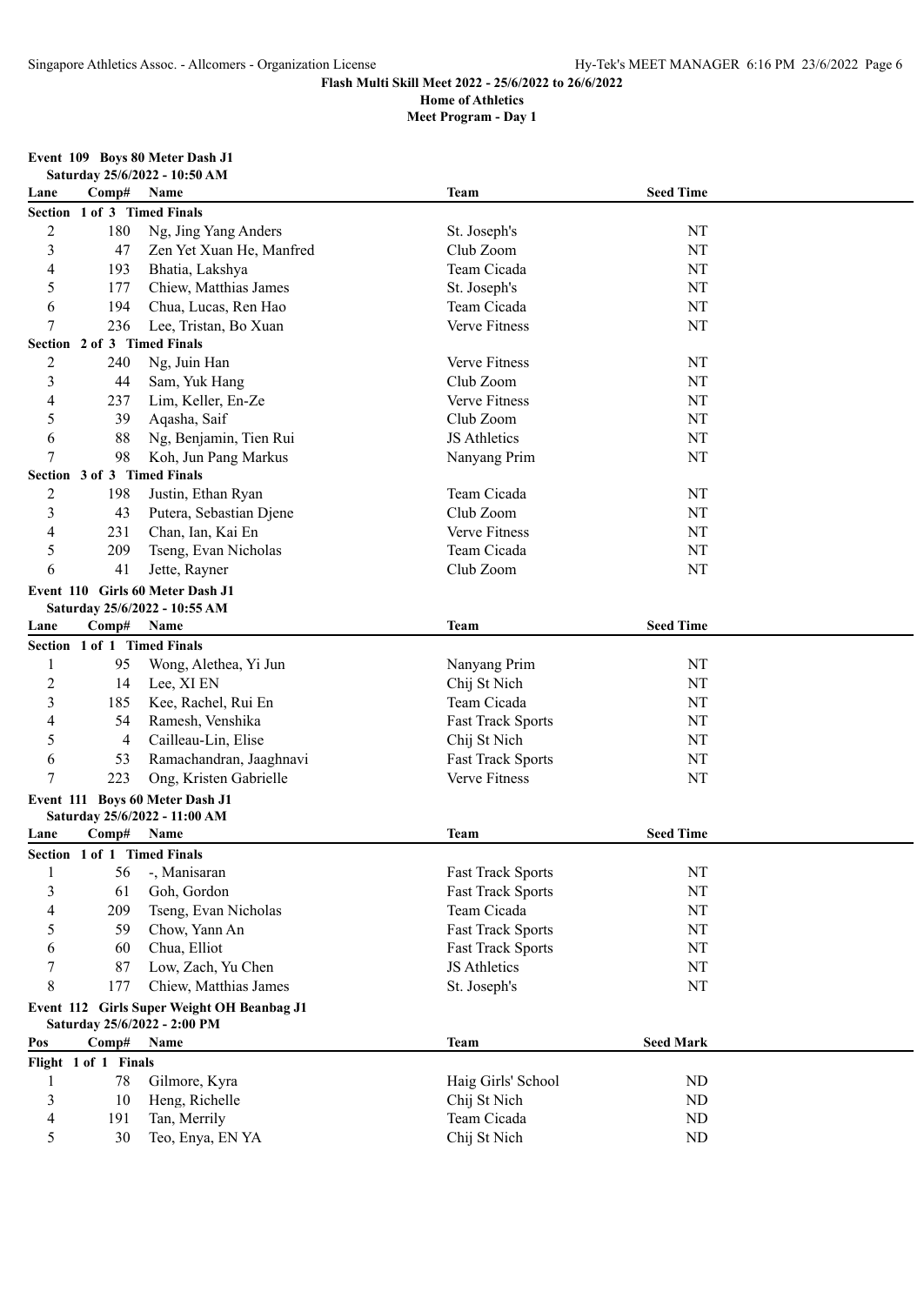**Meet Program - Day 1**

### **Event 113 Girls Long Jump Standing J1**

|                | Saturday 25/6/2022 - 2:00 PM |                                                                             |                          |                  |  |  |  |
|----------------|------------------------------|-----------------------------------------------------------------------------|--------------------------|------------------|--|--|--|
| Pos            | Comp#                        | Name                                                                        | <b>Team</b>              | <b>Seed Mark</b> |  |  |  |
|                | Flight 1 of 1 Finals         |                                                                             |                          |                  |  |  |  |
| 1              | 51                           | Lee, Tayen                                                                  | <b>Fast Track Sports</b> | ND               |  |  |  |
| $\overline{c}$ | 21                           | NG, Danielle, Shi Ting                                                      | Chij St Nich             | ND               |  |  |  |
| 3              | 53                           | Ramachandran, Jaaghnavi                                                     | <b>Fast Track Sports</b> | ND               |  |  |  |
| 5              | 7                            | Choo, Eliza, Jia Wei                                                        | Chij St Nich             | ND               |  |  |  |
|                |                              | Event 114 Boys High Jump Scissor J1<br>Saturday 25/6/2022 - 2:00 PM         |                          |                  |  |  |  |
| Pos            | Comp#                        | Name                                                                        | Team                     | <b>Seed Mark</b> |  |  |  |
|                | Flight 1 of 1 Finals         |                                                                             |                          |                  |  |  |  |
| 1              | 179                          | Koordi, Danyel                                                              | St. Joseph's             | <b>NH</b>        |  |  |  |
| $\overline{c}$ | 209                          | Tseng, Evan Nicholas                                                        | Team Cicada              | NH               |  |  |  |
| 3              | 237                          | Lim, Keller, En-Ze                                                          | Verve Fitness            | <b>NH</b>        |  |  |  |
| 4              | 39                           | Aqasha, Saif                                                                | Club Zoom                | NH               |  |  |  |
| 5              | 193                          | Bhatia, Lakshya                                                             | Team Cicada              | <b>NH</b>        |  |  |  |
| 6              | 178                          | Gan, Rong Chen                                                              | St. Joseph's             | <b>NH</b>        |  |  |  |
| 7              | 218                          | Zuo, Yiming                                                                 | Unattached               | <b>NH</b>        |  |  |  |
|                |                              | Event 115 Girls 40 Meter Dash J1<br>Saturday 25/6/2022 - 2:30 PM            |                          |                  |  |  |  |
| Lane           | Comp#                        | Name                                                                        | Team                     | <b>Seed Time</b> |  |  |  |
|                | Section 1 of 1 Timed Finals  |                                                                             |                          |                  |  |  |  |
| $\overline{c}$ | 51                           | Lee, Tayen                                                                  | <b>Fast Track Sports</b> | NT               |  |  |  |
| 3              | 8                            | Drysdale Lim, Hazel Cara, Xin Jie                                           | Chij St Nich             | NT               |  |  |  |
| 4              | 50                           | Ker, Lovelle                                                                | <b>Fast Track Sports</b> | NT               |  |  |  |
| 5              | 19                           | McLeod, Lauren Isabella, Hui                                                | Chij St Nich             | NT               |  |  |  |
| $\overline{7}$ | 82                           | Low, Zia, Zi Xuan                                                           | JS Athletics             | NT               |  |  |  |
|                |                              | Event 116 Boys Weight Throw MedicineBall J1<br>Saturday 25/6/2022 - 2:30 PM |                          |                  |  |  |  |
| Pos            | Comp#                        | Name                                                                        | <b>Team</b>              | <b>Seed Mark</b> |  |  |  |
|                | Flight 1 of 1 Finals         |                                                                             |                          |                  |  |  |  |
| 1              | 177                          | Chiew, Matthias James                                                       | St. Joseph's             | ND               |  |  |  |
| $\overline{c}$ | 77                           | Tiong, Ijjaz                                                                | <b>Fast Track Sports</b> | ND               |  |  |  |
| 3              | 65                           | Lim, Zac                                                                    | <b>Fast Track Sports</b> | ND               |  |  |  |
| 4              | 239                          | Mashardi, Jim Imtiyaaz                                                      | Verve Fitness            | ND               |  |  |  |
| 5              | 62                           | Lee, Hao Rui Andre                                                          | <b>Fast Track Sports</b> | ND               |  |  |  |
| 6              | 209                          | Tseng, Evan Nicholas                                                        | Team Cicada              | ND               |  |  |  |
| $\overline{7}$ | 57                           | -, Muhammad Akmal                                                           | <b>Fast Track Sports</b> | ND               |  |  |  |
| 8              | 193                          | Bhatia, Lakshya                                                             | Team Cicada              | <b>ND</b>        |  |  |  |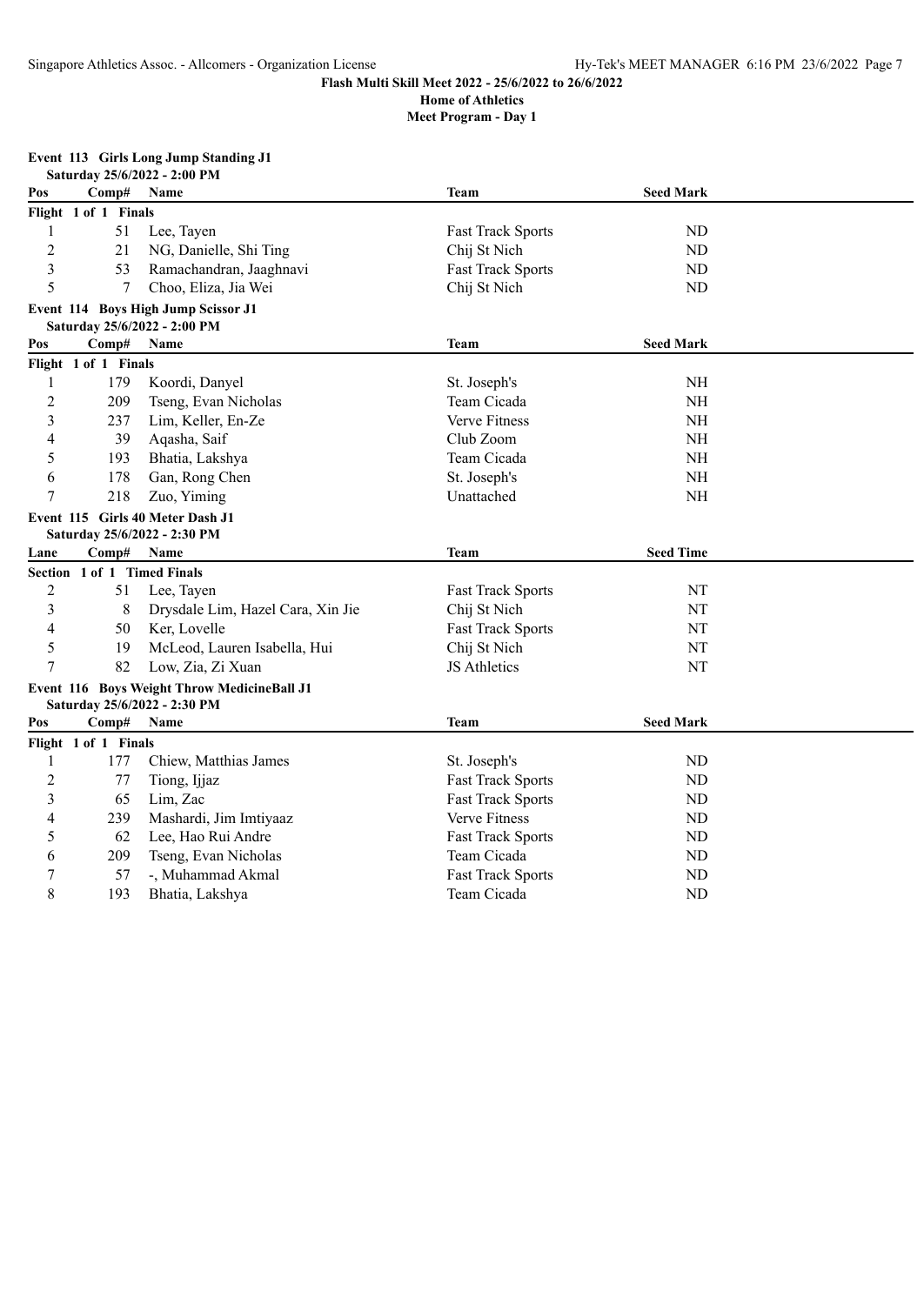## **Meet Program - Day 1**

## **Event 117 Boys Long Jump Standing J1**

|                |                                | Saturday 25/6/2022 - 2:30 PM        |                          |                  |  |  |  |
|----------------|--------------------------------|-------------------------------------|--------------------------|------------------|--|--|--|
| Pos            | Comp#                          | Name                                | Team                     | <b>Seed Mark</b> |  |  |  |
|                | Flight 1 of 1 Finals           |                                     |                          |                  |  |  |  |
| 1              | 240                            | Ng, Juin Han                        | Verve Fitness            | ND               |  |  |  |
| $\overline{c}$ | 239                            | Mashardi, Jim Imtiyaaz              | Verve Fitness            | ND               |  |  |  |
| 3              | 177                            | Chiew, Matthias James               | St. Joseph's             | ND               |  |  |  |
| 4              | 218                            | Zuo, Yiming                         | Unattached               | N <sub>D</sub>   |  |  |  |
| 5              | 68                             | Mohamad Alfian, Adil Hasan          | <b>Fast Track Sports</b> | N <sub>D</sub>   |  |  |  |
| 6              | 179                            | Koordi, Danyel                      | St. Joseph's             | N <sub>D</sub>   |  |  |  |
| 7              | 96                             | Cheam, Kyle, Jun Sheng              | Nanyang Prim             | <b>ND</b>        |  |  |  |
| 8              | 58                             | Cheang, Daryl                       | <b>Fast Track Sports</b> | ND               |  |  |  |
| 9              | 209                            | Tseng, Evan Nicholas                | Team Cicada              | ND               |  |  |  |
| 10             | 75                             | Tan, Yu Jie Jesper                  | <b>Fast Track Sports</b> | ND               |  |  |  |
| 11             | 180                            | Ng, Jing Yang Anders                | St. Joseph's             | ND               |  |  |  |
| 12             | 59                             | Chow, Yann An                       | <b>Fast Track Sports</b> | <b>ND</b>        |  |  |  |
|                |                                | Event 118 Boys 40 Meter Dash J1     |                          |                  |  |  |  |
|                |                                | Saturday 25/6/2022 - 2:35 PM        |                          |                  |  |  |  |
| Lane           | Comp#                          | Name                                | Team                     | <b>Seed Time</b> |  |  |  |
|                | Section 1 of 2 Timed Finals    |                                     |                          |                  |  |  |  |
| $\overline{c}$ | 59                             | Chow, Yann An                       | <b>Fast Track Sports</b> | NT               |  |  |  |
| 3              | 209                            | Tseng, Evan Nicholas                | Team Cicada              | NT               |  |  |  |
| 4              | 177                            | Chiew, Matthias James               | St. Joseph's             | NT               |  |  |  |
| 5              | 58                             | Cheang, Daryl                       | <b>Fast Track Sports</b> | NT               |  |  |  |
| 6              | 73                             | Soh, Kieran                         | <b>Fast Track Sports</b> | NT               |  |  |  |
|                | Section 2 of 2 Timed Finals    |                                     |                          |                  |  |  |  |
| 3              | 69                             | Ng, Jedidiah                        | <b>Fast Track Sports</b> | NT               |  |  |  |
| 4              | 178                            | Gan, Rong Chen                      | St. Joseph's             | NT               |  |  |  |
| 5              | 68                             | Mohamad Alfian, Adil Hasan          | <b>Fast Track Sports</b> | NT               |  |  |  |
| 6              | 75                             | Tan, Yu Jie Jesper                  | <b>Fast Track Sports</b> | NT               |  |  |  |
|                |                                | Event 119 Girls 60 Meter Hurdles J1 |                          |                  |  |  |  |
|                |                                | Saturday 25/6/2022 - 3:00 PM        |                          |                  |  |  |  |
| Lane           | Comp#                          | <b>Name</b>                         | <b>Team</b>              | <b>Seed Time</b> |  |  |  |
|                | Section 1 of 1 Timed Finals    |                                     |                          |                  |  |  |  |
| $\overline{c}$ | 191                            | Tan, Merrily                        | Team Cicada              | NT               |  |  |  |
| 3              | 17                             | McKellar, Ariana Maeve Huiqi        | Chij St Nich             | NT               |  |  |  |
| 4              | 186                            | Lim, Yuqi Sommer                    | Team Cicada              | NT               |  |  |  |
| 5              | 33                             | Yong, Seraphina Isabel              | Chij St Nich             | NT               |  |  |  |
| 6              | 182                            | Chew, Shi-En Grace                  | Team Cicada              | NT               |  |  |  |
|                |                                | Event 120 Boys 60 Meter Hurdles J1  |                          |                  |  |  |  |
|                |                                | Saturday 25/6/2022 - 3:05 PM        |                          |                  |  |  |  |
| Lane           | Comp#                          | Name                                | <b>Team</b>              | <b>Seed Time</b> |  |  |  |
|                | Section 1 of 2 Timed Finals    |                                     |                          |                  |  |  |  |
| $\overline{c}$ | 209                            | Tseng, Evan Nicholas                | Team Cicada              | NT               |  |  |  |
| 3              | 178                            | Gan, Rong Chen                      | St. Joseph's             | NT               |  |  |  |
| 4              | 237                            | Lim, Keller, En-Ze                  | Verve Fitness            | NT               |  |  |  |
| 5              | 180                            | Ng, Jing Yang Anders                | St. Joseph's             | NT               |  |  |  |
| 6              | 96                             | Cheam, Kyle, Jun Sheng              | Nanyang Prim             | NT               |  |  |  |
|                | 2 of 2 Timed Finals<br>Section |                                     |                          |                  |  |  |  |
| $\overline{2}$ | 177                            | Chiew, Matthias James               | St. Joseph's             | NT               |  |  |  |
| 3              | 193                            | Bhatia, Lakshya                     | Team Cicada              | NT               |  |  |  |
| $\overline{4}$ | 179                            | Koordi, Danyel                      | St. Joseph's             | $\rm{NT}$        |  |  |  |
| 5              | 206                            | Tan, Joash, Jun Wen                 | Team Cicada              | NT               |  |  |  |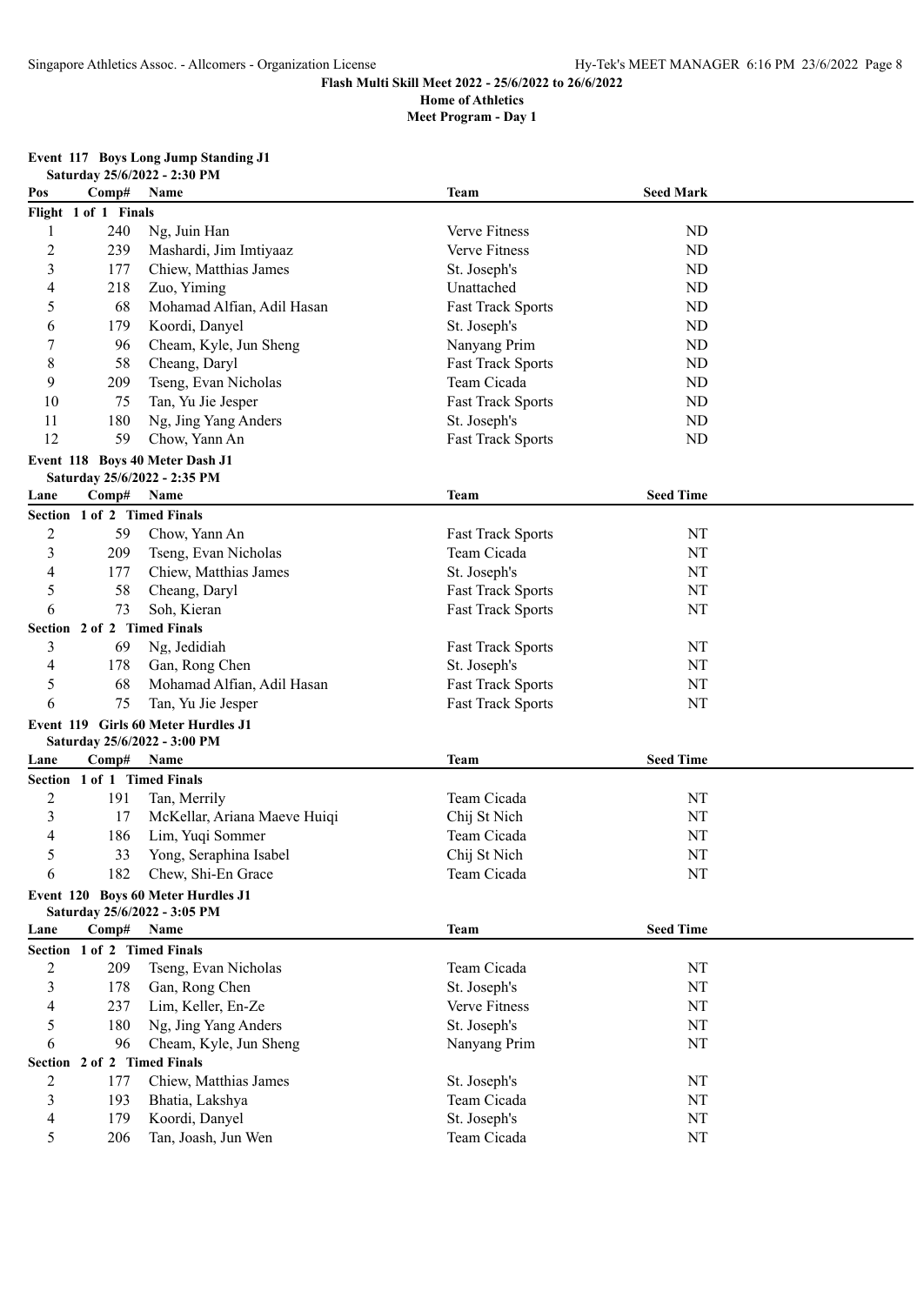|  |  |                              | Event 121 Boys Long Jump 80cm zone J1 |
|--|--|------------------------------|---------------------------------------|
|  |  | Saturday 25/6/2022 - 3:30 PM |                                       |

| Pos            | Comp#                       | Name                                      | Team                     | <b>Seed Mark</b> |  |  |  |
|----------------|-----------------------------|-------------------------------------------|--------------------------|------------------|--|--|--|
|                | Flight 1 of 1 Finals        |                                           |                          |                  |  |  |  |
| $\mathbf{1}$   | 87                          | Low, Zach, Yu Chen                        | JS Athletics             | ND               |  |  |  |
| $\sqrt{2}$     | 60                          | Chua, Elliot                              | <b>Fast Track Sports</b> | ND               |  |  |  |
| 3              | 209                         | Tseng, Evan Nicholas                      | Team Cicada              | ND               |  |  |  |
| 4              | 180                         | Ng, Jing Yang Anders                      | St. Joseph's             | ND               |  |  |  |
| 5              | 207                         | Tan, Kevin, Ren Jie                       | Team Cicada              | ND               |  |  |  |
| 6              | 56                          | -, Manisaran                              | <b>Fast Track Sports</b> | ND               |  |  |  |
| 7              | 177                         | Chiew, Matthias James                     | St. Joseph's             | ND               |  |  |  |
| $8\,$          | 47                          | Zen Yet Xuan He, Manfred                  | Club Zoom                | ND               |  |  |  |
| 9              | 211                         | Zulkifli, Aadil Zulhaqeem                 | Telok Kurau              | ND               |  |  |  |
| 10             | 195                         | Foo, Cameron                              | Team Cicada              | ND               |  |  |  |
| 11             | 178                         | Gan, Rong Chen                            | St. Joseph's             | ND               |  |  |  |
| 12             | 67                          | Matthews, Chale                           | <b>Fast Track Sports</b> | ND               |  |  |  |
| 13             | 69                          | Ng, Jedidiah                              | <b>Fast Track Sports</b> | ND               |  |  |  |
| 14             | 194                         | Chua, Lucas, Ren Hao                      | Team Cicada              | ND               |  |  |  |
| 15             | 61                          | Goh, Gordon                               | <b>Fast Track Sports</b> | ND               |  |  |  |
| 16             | 206                         | Tan, Joash, Jun Wen                       | Team Cicada              | ND               |  |  |  |
| 17             | 179                         | Koordi, Danyel                            | St. Joseph's             | ND               |  |  |  |
| 18             | 198                         | Justin, Ethan Ryan                        | Team Cicada              | ND               |  |  |  |
|                |                             | Event 122 Boys Super Weight OH Beanbag J1 |                          |                  |  |  |  |
|                |                             | Saturday 25/6/2022 - 3:30 PM              |                          |                  |  |  |  |
| Pos            | Comp# Name                  |                                           | <b>Team</b>              | <b>Seed Mark</b> |  |  |  |
|                | Flight 1 of 1 Finals        |                                           |                          |                  |  |  |  |
| 1              | 65                          | Lim, Zac                                  | <b>Fast Track Sports</b> | ND               |  |  |  |
| $\overline{c}$ | 193                         | Bhatia, Lakshya                           | Team Cicada              | ND               |  |  |  |
| 3              | 62                          | Lee, Hao Rui Andre                        | <b>Fast Track Sports</b> | ND               |  |  |  |
| 4              | 67                          | Matthews, Chale                           | <b>Fast Track Sports</b> | ND               |  |  |  |
| 5              | 231                         | Chan, Ian, Kai En                         | Verve Fitness            | ND               |  |  |  |
| 6              | 63                          | Lim, Ee Yang, Nicolas                     | <b>Fast Track Sports</b> | ND               |  |  |  |
| 7              | 240                         | Ng, Juin Han                              | Verve Fitness            | ND               |  |  |  |
| 8              | 202                         | Lo, Chai Chi Phil                         | Team Cicada              | ND               |  |  |  |
| 9              | 60                          | Chua, Elliot                              | <b>Fast Track Sports</b> | ND               |  |  |  |
| 10             | 77                          | Tiong, Ijjaz                              | <b>Fast Track Sports</b> | ND               |  |  |  |
| 11             | 2                           | Sng, Zhe Yang                             | Alexandra Pr             | ND               |  |  |  |
| 12             | 180                         | Ng, Jing Yang Anders                      | St. Joseph's             | ND               |  |  |  |
| 13             | 73                          | Soh, Kieran                               | <b>Fast Track Sports</b> | ND               |  |  |  |
| 14             | 178                         | Gan, Rong Chen                            | St. Joseph's             | ND               |  |  |  |
| 15             | 177                         | Chiew, Matthias James                     | St. Joseph's             | ND               |  |  |  |
| 16             | 209                         | Tseng, Evan Nicholas                      | Team Cicada              | ND               |  |  |  |
| 17             | 233                         | Gu, Shiwen                                | Verve Fitness            | ND               |  |  |  |
| 18             | 57                          | -, Muhammad Akmal                         | <b>Fast Track Sports</b> | ND               |  |  |  |
|                |                             | Event 123 Girls 4x50 Meter Relay J1       |                          |                  |  |  |  |
|                |                             | Saturday 25/6/2022 - 3:30 PM              |                          |                  |  |  |  |
| Lane           | Comp#                       | <b>Team</b>                               | Relay                    | <b>Seed Time</b> |  |  |  |
|                | Section 1 of 1 Timed Finals |                                           |                          |                  |  |  |  |
| 1              |                             | <b>Fast Track Sports</b>                  | A                        | NT               |  |  |  |
| $\overline{c}$ |                             | Verve Fitness                             | A                        | NT               |  |  |  |
| 3              |                             | Chij St Nicholas Girls' School            | A                        | NT               |  |  |  |
| 4              |                             | Team Cicada                               | A                        | NT               |  |  |  |
| 5              |                             | Club Zoom                                 | A                        | NT               |  |  |  |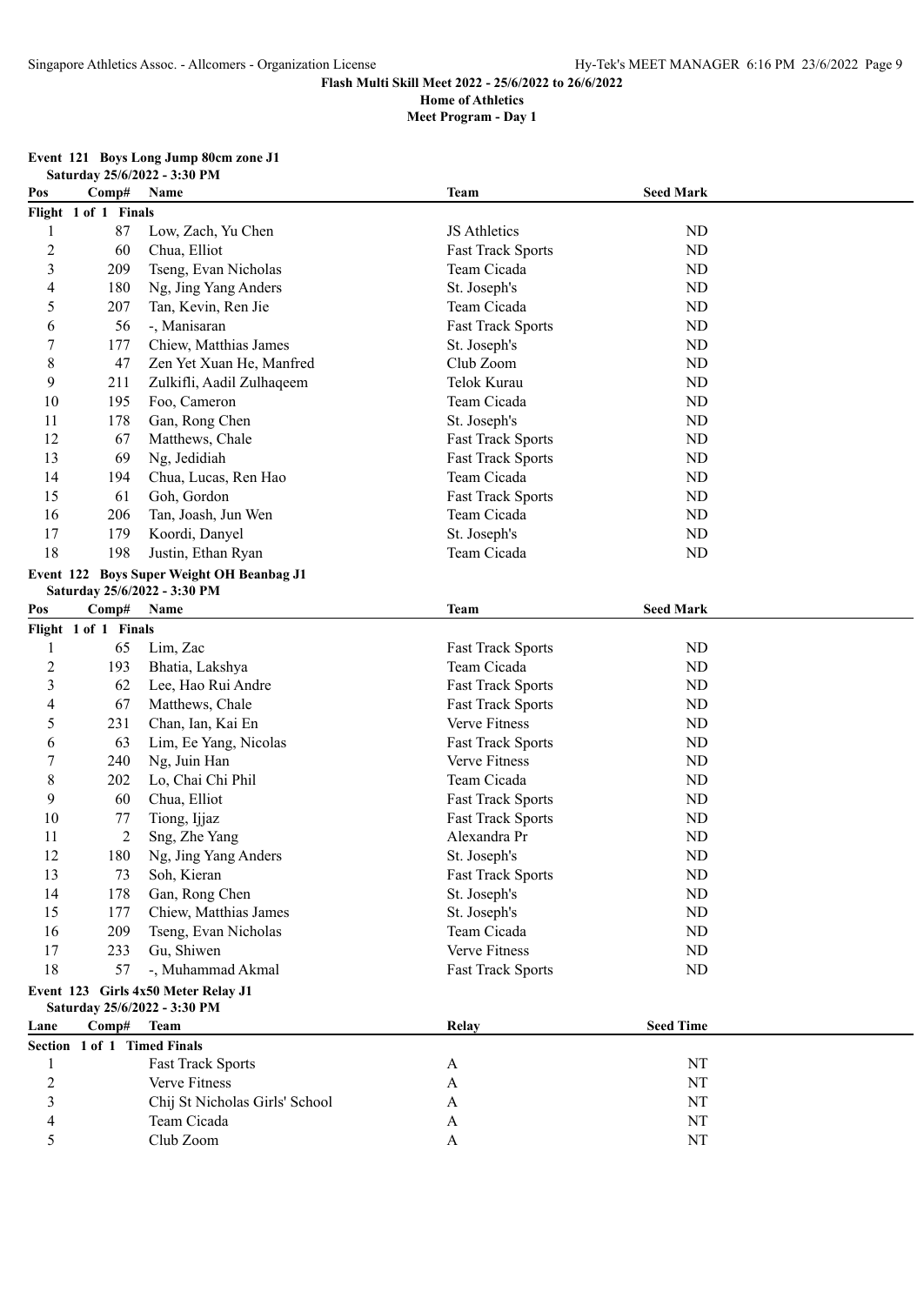# **Flash Multi Skill Meet 2022 - 25/6/2022 to 26/6/2022**

**Home of Athletics Meet Program - Day 1**

#### **Event 124 Boys 4x50 Meter Relay J1**

|  | vent 124 Boys 4x50 Meter Relay J1 |  |
|--|-----------------------------------|--|
|  | Saturday 25/6/2022 - 3:35 PM      |  |

| Lane                    | Comp#                | <b>Team</b>                           | Relay        | <b>Seed Time</b> |  |  |  |
|-------------------------|----------------------|---------------------------------------|--------------|------------------|--|--|--|
| <b>Section</b>          | 1 of 1 Timed Finals  |                                       |              |                  |  |  |  |
| 1                       |                      | Fast Track Sports                     | A            | NT               |  |  |  |
| $\overline{c}$          |                      | Club Zoom                             | $\, {\bf B}$ | NT               |  |  |  |
| 3                       |                      | St. Joseph's Institution Junio        | A            | NT               |  |  |  |
| 4                       |                      | Club Zoom                             | A            | NT               |  |  |  |
| 5                       |                      | <b>Verve Fitness</b>                  | A            | NT               |  |  |  |
| 6                       |                      | <b>Fast Track Sports</b>              | $\mathsf{C}$ | NT               |  |  |  |
| $\overline{7}$          |                      | Team Cicada                           | A            | NT               |  |  |  |
| 8                       |                      | <b>Fast Track Sports</b>              | B            | NT               |  |  |  |
|                         |                      | Event 125 Men Javelin Throw Masters   |              |                  |  |  |  |
|                         |                      | Saturday 25/6/2022 - 4:20 PM          |              |                  |  |  |  |
| Pos                     | Comp#                | Name                                  | Team         | <b>Seed Mark</b> |  |  |  |
|                         | Flight 1 of 1 Finals |                                       |              |                  |  |  |  |
| $\mathbf{1}$            | 159                  | Lee, Thomas                           | Singapore Ma | ${\rm ND}$       |  |  |  |
| $\overline{2}$          | 176                  | Wong, Johan                           | Singapore Ma | ${\rm ND}$       |  |  |  |
| 3                       | 162                  | Newenham, Tim                         | Singapore Ma | ${\rm ND}$       |  |  |  |
| $\overline{4}$          | 153                  | Fotohi, Reza                          | Singapore Ma | ${\rm ND}$       |  |  |  |
|                         |                      | Event 126 Men 60 Meter Dash Masters   |              |                  |  |  |  |
|                         |                      | Saturday 25/6/2022 - 4:20 PM          |              |                  |  |  |  |
| Lane                    | Comp#                | Name                                  | Team         | <b>Seed Time</b> |  |  |  |
|                         |                      | Section 1 of 2 Timed Finals           |              |                  |  |  |  |
| $\overline{c}$          | 149                  | Chin, Khen Theen                      | Singapore Ma | NT               |  |  |  |
| $\overline{\mathbf{3}}$ | 107                  | Ramat, Abd Rahim                      | Sia Group Sp | NT               |  |  |  |
| 4                       | 217                  | Zuo, Joe                              | Unattached   | NT               |  |  |  |
| 5                       | 216                  | van Schalkwyk, Wouter                 | Unattached   | NT               |  |  |  |
| 6                       | 168                  | Tang, Luke                            | Singapore Ma | NT               |  |  |  |
| $\overline{7}$          | 158                  | Lee, Ron                              | Singapore Ma | NT               |  |  |  |
|                         |                      | Section 2 of 2 Timed Finals           |              |                  |  |  |  |
| 1                       | 104                  | Abdul Wahab, Faris                    | Sia Group Sp | NT               |  |  |  |
| $\overline{2}$          | 167                  | Tan, Yew Yong                         | Singapore Ma | NT               |  |  |  |
| 3                       | 117                  | -, Stephen Nathan                     | Singapore Ma | NT               |  |  |  |
| 4                       | 126                  | Jaffar, Jamal                         | Singapore Ma | NT               |  |  |  |
| 5                       | 133                  | Soh, Chin Koon                        | Singapore Ma | NT               |  |  |  |
| 6                       | 122                  | Chew, Phak Heng                       | Singapore Ma | NT               |  |  |  |
|                         |                      | Event 127 Women 60 Meter Dash Masters |              |                  |  |  |  |
|                         |                      | Saturday 25/6/2022 - 4:30 PM          |              |                  |  |  |  |
| Lane                    | Comp#                | Name                                  | Team         | <b>Seed Time</b> |  |  |  |
|                         |                      | Section 1 of 1 Timed Finals           |              |                  |  |  |  |
| 3                       | 147                  | Chew, Cassandra                       | Singapore Ma | NT               |  |  |  |
| 4                       | 138                  | Oh, Linda                             | Singapore Ma | NT               |  |  |  |
| 5                       | 142                  | Tong, Shuh Lan                        | Singapore Ma | NT               |  |  |  |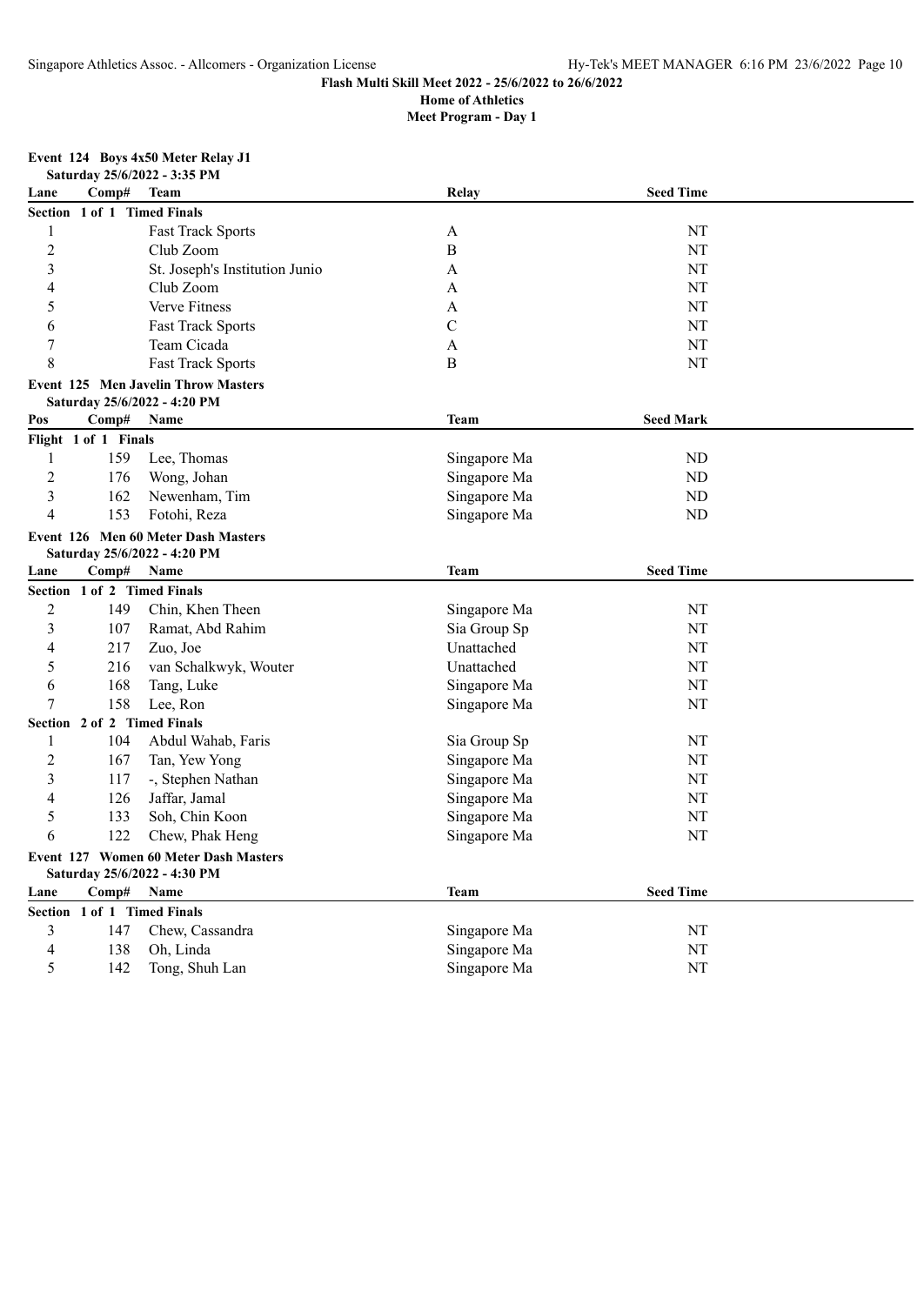## **Meet Program - Day 1**

## **Event 128 Men 300 Meter Dash Masters**

|                | Saturday 25/6/2022 - 4:50 PM |                                              |              |                  |  |  |
|----------------|------------------------------|----------------------------------------------|--------------|------------------|--|--|
| Lane           | Comp#                        | Name                                         | <b>Team</b>  | <b>Seed Time</b> |  |  |
|                | Section 1 of 1 Timed Finals  |                                              |              |                  |  |  |
|                | 145                          | Arboleda, Lino                               | Singapore Ma | NT               |  |  |
| $\overline{c}$ | 107                          | Ramat, Abd Rahim                             | Sia Group Sp | NT               |  |  |
| 3              | 150                          | Chong, Bernard                               | Singapore Ma | NT               |  |  |
| 4              | 149                          | Chin, Khen Theen                             | Singapore Ma | NT               |  |  |
| 5              | 104                          | Abdul Wahab, Faris                           | Sia Group Sp | NT               |  |  |
| 6              | 173                          | Verasalam, Thana Rajan                       | Singapore Ma | NT               |  |  |
| 7              | 117                          | -, Stephen Nathan                            | Singapore Ma | NT               |  |  |
|                |                              | Event 129 Women 300 Meter Dash Masters       |              |                  |  |  |
|                |                              | Saturday 25/6/2022 - 5:00 PM                 |              |                  |  |  |
| Lane           | Comp#                        | Name                                         | <b>Team</b>  | <b>Seed Time</b> |  |  |
| <b>Section</b> |                              | 1 of 1 Timed Finals                          |              |                  |  |  |
| $\overline{c}$ | 147                          | Chew, Cassandra                              | Singapore Ma | NT               |  |  |
| 3              | 142                          | Tong, Shuh Lan                               | Singapore Ma | NT               |  |  |
|                |                              | Event 130 Women 3000 Meter Race Walk Masters |              |                  |  |  |
|                |                              | Saturday 25/6/2022 - 5:10 PM                 |              |                  |  |  |
| Lane           | Comp#                        | Name                                         | <b>Team</b>  | <b>Seed Time</b> |  |  |
|                | Section 1 of 1 Timed Finals  |                                              |              |                  |  |  |
|                | 109                          | Foo, Joanne                                  | Singapore Ma | NT               |  |  |
| $\overline{2}$ | 112                          | Krishnasamy, Parimalam                       | Singapore Ma | NT               |  |  |
| $\overline{3}$ | 111                          | Jayaraman, Komathi                           | Singapore Ma | NT               |  |  |
|                |                              | Event 131 Men 3000 Meter Race Walk Masters   |              |                  |  |  |
|                |                              | Saturday 25/6/2022 - 5:10 PM                 |              |                  |  |  |
| Lane           | Comp#                        | Name                                         | <b>Team</b>  | <b>Seed Time</b> |  |  |
|                | Section 1 of 1 Timed Finals  |                                              |              |                  |  |  |
| 5              | 118                          | Amin, Musa                                   | Singapore Ma | NT               |  |  |
| 6              | 116                          | -, Rajendren                                 | Singapore Ma | NT               |  |  |
| 7              | 119                          | Arumugam, Kannan                             | Singapore Ma | NT               |  |  |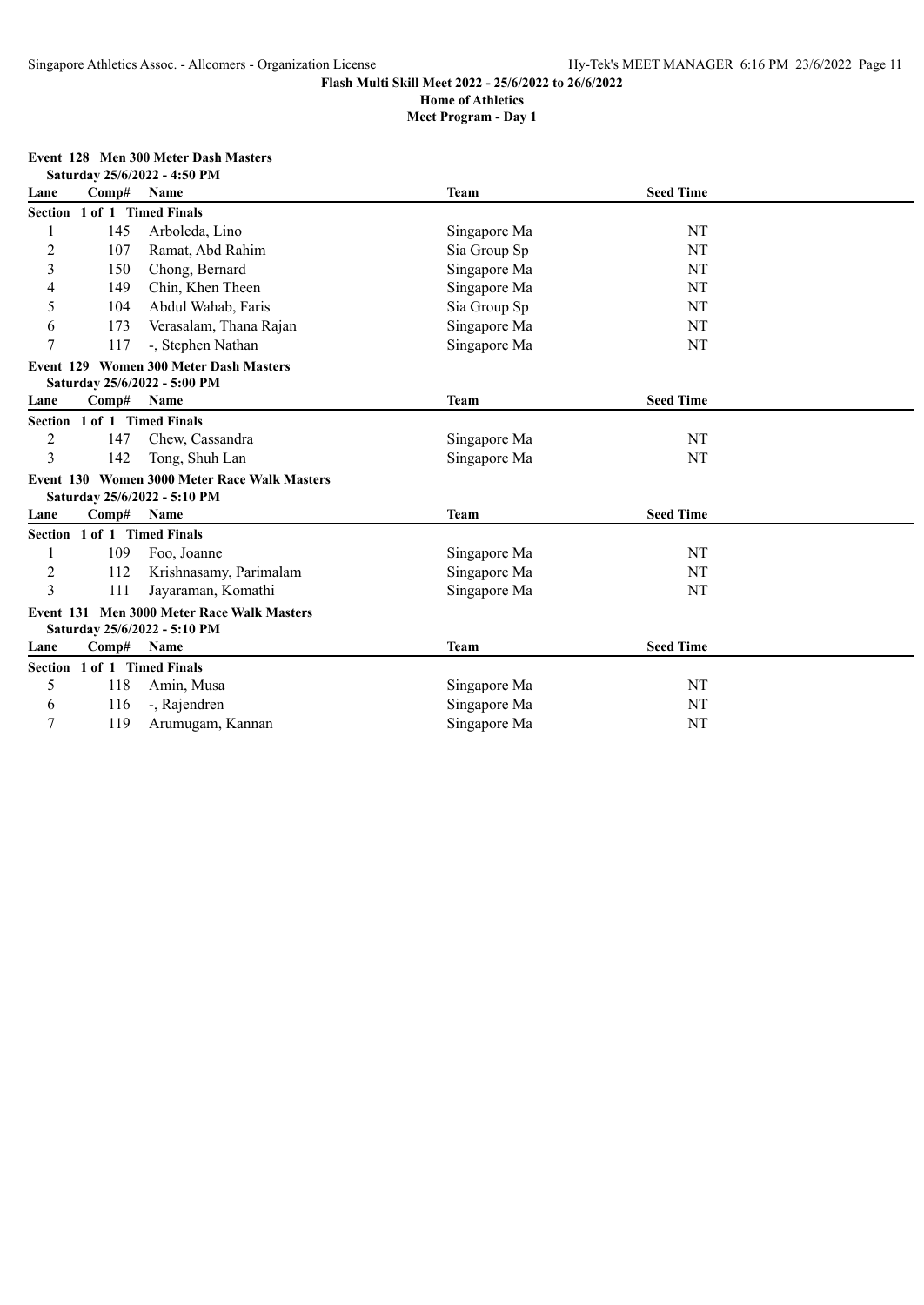|                | Sunday 26/6/2022 - 8:30 AM  |                                              |                          |                  |  |
|----------------|-----------------------------|----------------------------------------------|--------------------------|------------------|--|
| Pos            | Comp#                       | Name                                         | Team                     | <b>Seed Mark</b> |  |
|                | Flight 1 of 1 Finals        |                                              |                          |                  |  |
| 1              | 84                          | Yong, En Min Sarah                           | JS Athletics             | ND               |  |
| $\overline{c}$ | 52                          | Ng, Hannah                                   | <b>Fast Track Sports</b> | ND               |  |
| 3              | 24                          | Quah, Qin EN Gwen                            | Chij St Nich             | ND               |  |
| 4              | 55                          | Yeo, Adele                                   | <b>Fast Track Sports</b> | <b>ND</b>        |  |
|                | Sunday 26/6/2022 - 8:30 AM  | Event 202 Girls High Jump Vertical J2        |                          |                  |  |
| Pos            | Comp#                       | Name                                         | Team                     | <b>Seed Mark</b> |  |
|                | Flight 1 of 1 Finals        |                                              |                          |                  |  |
| 1              | 222                         | Lui, Zi Xun                                  | Verve Fitness            | <b>NH</b>        |  |
| $\overline{c}$ | 181                         | Ang, Stacie                                  | Team Cicada              | <b>NH</b>        |  |
| 3              | 94                          | Wang, Ziyan                                  | Nanyang Prim             | <b>NH</b>        |  |
| 4              | 29                          | Tan, Ying Ling                               | Chij St Nich             | <b>NH</b>        |  |
|                |                             | Event 203 Girls 1000 Meter Run J2            |                          |                  |  |
|                | Sunday 26/6/2022 - 8:30 AM  |                                              |                          |                  |  |
| Lane           | Comp#                       | Name                                         | Team                     | <b>Seed Time</b> |  |
|                | Section 1 of 1 Timed Finals |                                              |                          |                  |  |
| 1              | 243                         | Nah, Jing En                                 | Nanyang Prim             | NT               |  |
| 2              | 84                          | Yong, En Min Sarah                           | JS Athletics             | NT               |  |
| 3              | 22                          | Ong, Evangeline, Xuan Wen                    | Chij St Nich             | NT               |  |
| 4              | 55                          | Yeo, Adele                                   | <b>Fast Track Sports</b> | NT               |  |
| 5              | 34                          | Lua, Chelsea, Yu Xuan                        | Club Zoom                | NT               |  |
| 6              | 225                         | Sng, Nicole                                  | Verve Fitness            | NT               |  |
| 7              | 80                          | Chen, Natalie, Yu Xuan                       | JS Athletics             | NT               |  |
|                |                             | Event 204 Boys 1000 Meter Run J2             |                          |                  |  |
|                | Sunday 26/6/2022 - 8:40 AM  |                                              |                          |                  |  |
| Lane           | Comp#                       | Name                                         | <b>Team</b>              | <b>Seed Time</b> |  |
|                | Section 1 of 1 Timed Finals |                                              |                          |                  |  |
| 1              | 232                         | Foo, Ting Wei                                | Verve Fitness            | NT               |  |
| $\overline{c}$ | 89                          | Ng, Ian, Tien Ern                            | JS Athletics             | NT               |  |
| 3              | 90                          | Soni, Shayan                                 | <b>JS</b> Athletics      | NT               |  |
| 4              | 205                         | Sofyan, Michael Jude                         | Team Cicada              | NT               |  |
| 5              | 241                         | Thomas, Shane Pravin                         | Verve Fitness            | NT               |  |
| 6              | 40                          | Chew, Ean, Ke Qun                            | Club Zoom                | NT               |  |
| 7              | 97                          | Yeo, Christopher, Hao Yi                     | Nanyang Prim             | NT               |  |
|                |                             | Event 205 Girls Weight Throw MedicineBall J2 |                          |                  |  |
|                | Sunday 26/6/2022 - 9:15 AM  |                                              |                          |                  |  |
| Pos            | Comp#                       | Name                                         | <b>Team</b>              | <b>Seed Mark</b> |  |
|                | Flight 1 of 1 Finals        |                                              |                          |                  |  |
| 1              | 79                          | Owen, Elia                                   | Haig Girls' School       | ND               |  |
| $\overline{c}$ | 28                          | Tan, Nicolette                               | Chij St Nich             | <b>ND</b>        |  |
| 3              | 52                          | Ng, Hannah                                   | <b>Fast Track Sports</b> | <b>ND</b>        |  |
| 4              | 25                          | Ramos Chua, Jamie                            | Chij St Nich             | ND               |  |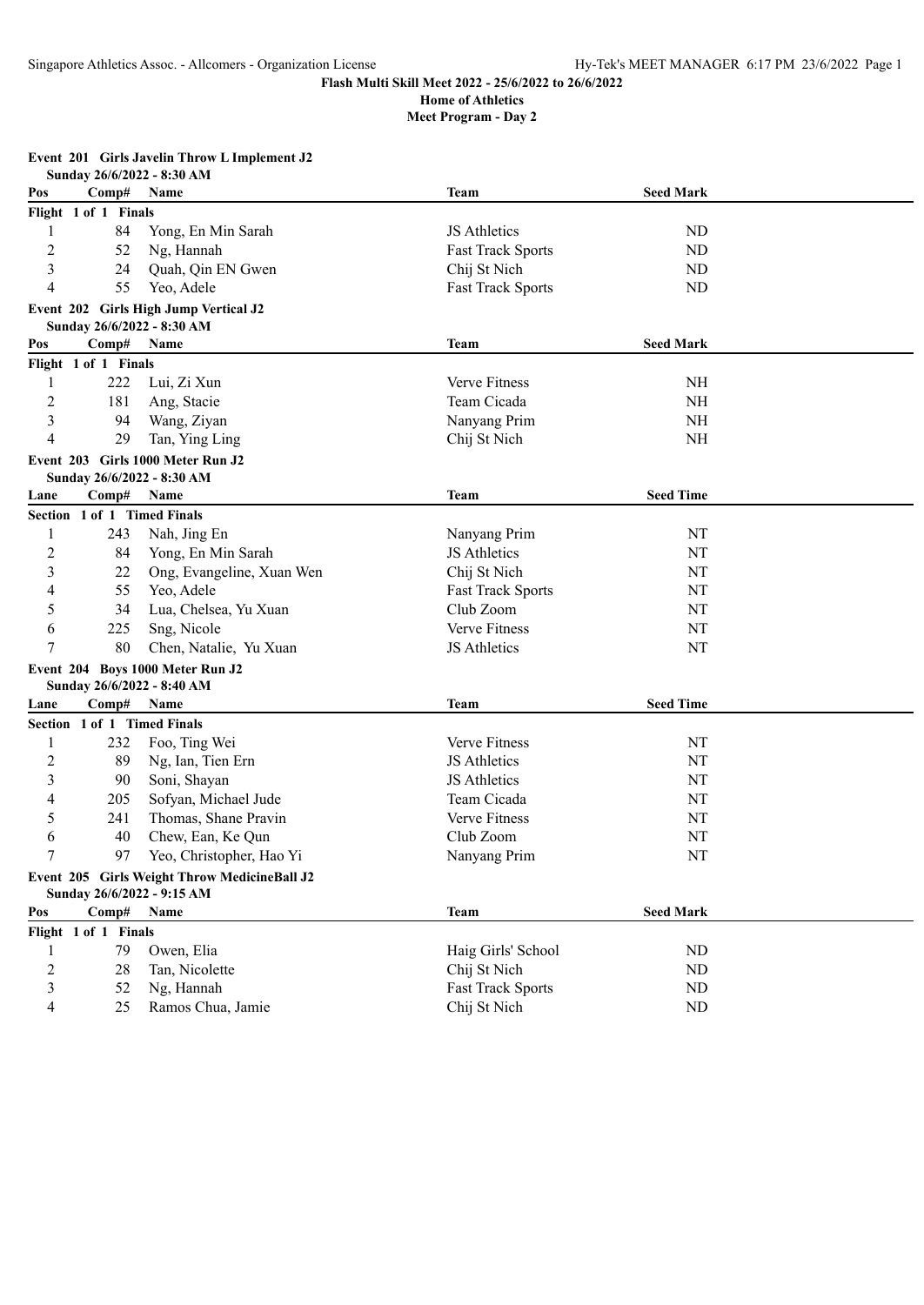| Event 206 Girls Long Jump 80cm Zone J2 |
|----------------------------------------|
| Sunday 26/6/2022 - 9:15 AM             |

| Pos            | Comp#                       | Name                             | <b>Team</b>              | <b>Seed Mark</b> |  |  |  |
|----------------|-----------------------------|----------------------------------|--------------------------|------------------|--|--|--|
|                | Flight 1 of 1 Finals        |                                  |                          |                  |  |  |  |
| 1              | 190                         | Tan, Matilda, Hiang Cheng        | Team Cicada              | ND               |  |  |  |
| $\overline{2}$ | 5                           | Chain, Lea Suyan                 | Chij St Nich             | <b>ND</b>        |  |  |  |
| 3              | 3                           | van Schalkwyk, Anja Chuheng      | Chij Katong              | ND               |  |  |  |
| 4              | 181                         | Ang, Stacie                      | Team Cicada              | ND               |  |  |  |
| 5              | 226                         | Sreedharan, Ashmita              | Verve Fitness            | ND               |  |  |  |
| 6              | 230                         | Zheng, Rebecca                   | Verve Fitness            | ND               |  |  |  |
| 7              | 80                          | Chen, Natalie, Yu Xuan           | JS Athletics             | ND               |  |  |  |
| 8              | 183                         | Chong, Zurie                     | Team Cicada              | <b>ND</b>        |  |  |  |
| 9              | 34                          | Lua, Chelsea, Yu Xuan            | Club Zoom                | <b>ND</b>        |  |  |  |
| 10             | 27                          | Tan, Naomi, Jing Rui             | Chij St Nich             | <b>ND</b>        |  |  |  |
| 11             | 9                           | Goh Redimerio, Marianne Yuling   | Chij St Nich             | <b>ND</b>        |  |  |  |
|                |                             | Event 207 Girls 120 Meter Run J2 |                          |                  |  |  |  |
|                |                             | Sunday 26/6/2022 - 9:30 AM       |                          |                  |  |  |  |
| Lane           | Comp#                       | Name                             | Team                     | <b>Seed Time</b> |  |  |  |
|                | Section 1 of 1 Timed Finals |                                  |                          |                  |  |  |  |
| 1              | 183                         | Chong, Zurie                     | Team Cicada              | NT               |  |  |  |
| $\overline{2}$ | 13                          | Kau, Xuan EN Kristy              | Chij St Nich             | NT               |  |  |  |
| $\mathfrak{Z}$ | 229                         | Woo, Hannah                      | Verve Fitness            | NT               |  |  |  |
| 4              | 226                         | Sreedharan, Ashmita              | Verve Fitness            | NT               |  |  |  |
| 5              | 243                         | Nah, Jing En                     | Nanyang Prim             | NT               |  |  |  |
| 6              | 222                         | Lui, Zi Xun                      | Verve Fitness            | <b>NT</b>        |  |  |  |
| 7              | 192                         | Wang, Minqi                      | Team Cicada              | NT               |  |  |  |
|                |                             | Event 208 Boys 120 Meter Run J2  |                          |                  |  |  |  |
|                |                             | Sunday 26/6/2022 - 9:35 AM       |                          |                  |  |  |  |
| Lane           | Comp#                       | Name                             | <b>Team</b>              | <b>Seed Time</b> |  |  |  |
|                | Section 1 of 1 Timed Finals |                                  |                          |                  |  |  |  |
| 3              | 204                         | Sim, Tyler                       | Team Cicada              | NT               |  |  |  |
| 4              | 64                          | Lim, Hao Wen Keagan              | <b>Fast Track Sports</b> | <b>NT</b>        |  |  |  |
| 5              | 197                         | Lam, Alex Joseph                 | Team Cicada              | NT               |  |  |  |
| 6              | 72                          | Shanbhag, Vedant                 | <b>Fast Track Sports</b> | NT               |  |  |  |
|                |                             | Event 209 Girls 80 Meter Dash J2 |                          |                  |  |  |  |
|                |                             | Sunday 26/6/2022 - 9:40 AM       |                          |                  |  |  |  |
| Lane           | Comp#                       | Name                             | Team                     | <b>Seed Time</b> |  |  |  |
|                | Section 1 of 1 Timed Finals |                                  |                          |                  |  |  |  |
|                |                             | 52 Ng, Hannah                    | <b>Fast Track Sports</b> | NT               |  |  |  |
| 4              | 29                          | Tan, Ying Ling                   | Chij St Nich             | NT               |  |  |  |
| 5              | 81                          | Dhzulkarnain, Nyla Qistina       | JS Athletics             | NT               |  |  |  |
| 6              |                             |                                  |                          |                  |  |  |  |
|                | 244                         | Mandar, Padhyeitisha             | <b>NPS</b>               | $\rm{NT}$        |  |  |  |
|                |                             | Event 210 Boys 80 Meter Dash J2  |                          |                  |  |  |  |
|                |                             | Sunday 26/6/2022 - 9:45 AM       |                          |                  |  |  |  |
| Lane           | Comp#                       | Name                             | <b>Team</b>              | <b>Seed Time</b> |  |  |  |
|                | Section 1 of 1 Timed Finals |                                  |                          |                  |  |  |  |
| $\overline{c}$ | 196                         | Koh, Jinzong                     | Team Cicada              | NT               |  |  |  |
| 3              | 91                          | Tan, Aaron, Wen Zhong            | JS Athletics             | NT               |  |  |  |
| $\overline{4}$ | 199                         | Lau, Donovan, Feng Kai           | Team Cicada              | NT               |  |  |  |
| 5              | 204                         | Sim, Tyler                       | Team Cicada              | $\rm{NT}$        |  |  |  |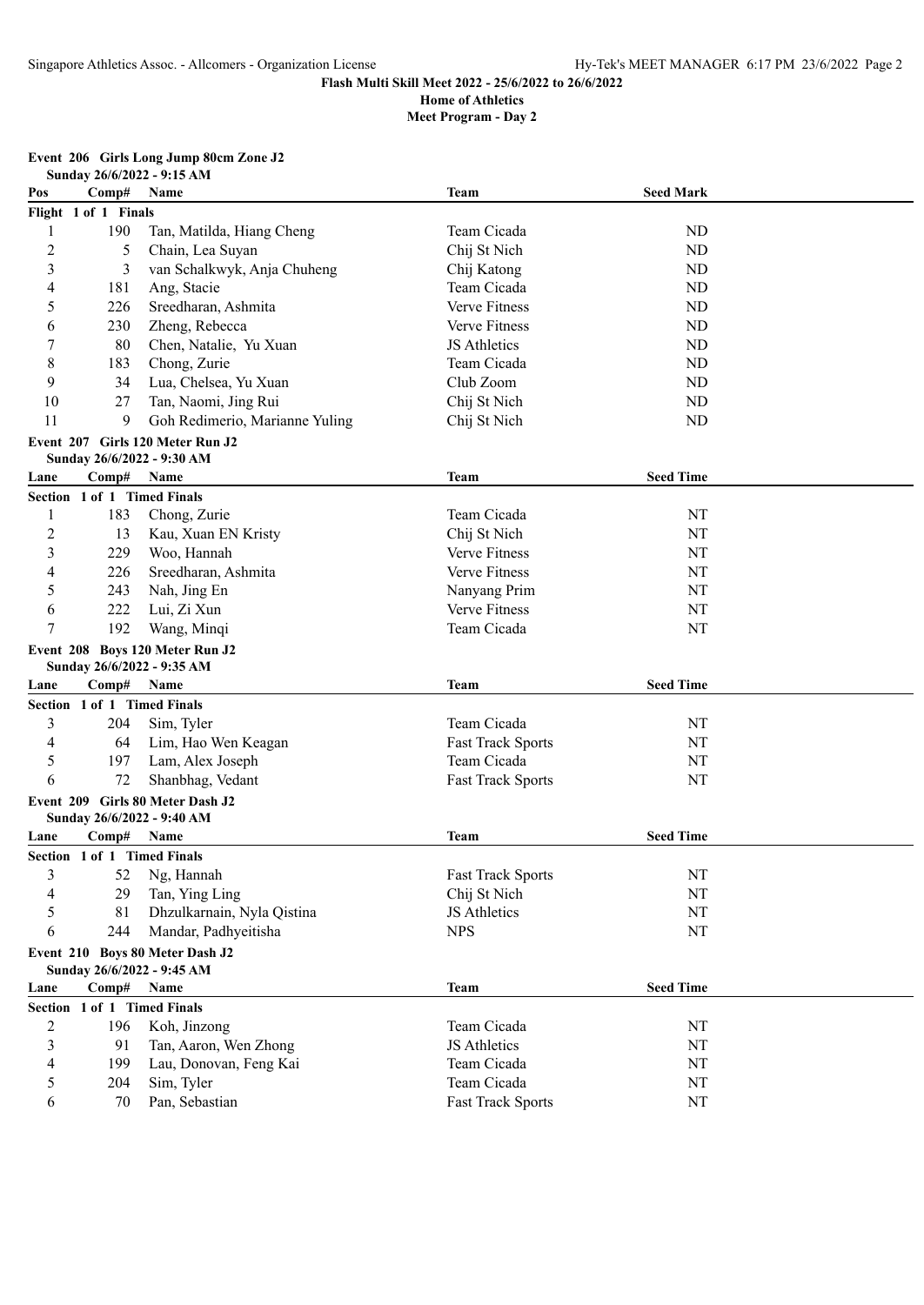| <b>Event 211 Girls Long Jump Standing J2</b> |  |
|----------------------------------------------|--|
|----------------------------------------------|--|

|                |                             | Sunday 26/6/2022 - 10:30 AM                 |                                 |    |  |  |  |  |  |
|----------------|-----------------------------|---------------------------------------------|---------------------------------|----|--|--|--|--|--|
| Pos            | Comp#                       | Name                                        | <b>Seed Mark</b><br>Team        |    |  |  |  |  |  |
|                | Flight 1 of 1 Finals        |                                             |                                 |    |  |  |  |  |  |
| 1              | 6                           | Cheong, Cherelle                            | Chij St Nich                    | ND |  |  |  |  |  |
| $\overline{2}$ | 229                         | Woo, Hannah                                 | Verve Fitness                   | ND |  |  |  |  |  |
| 3              | 244                         | Mandar, Padhyeitisha                        | <b>NPS</b>                      | ND |  |  |  |  |  |
| 4              | 25                          | Ramos Chua, Jamie                           | Chij St Nich                    | ND |  |  |  |  |  |
| 5              | 20                          | NG, Averey                                  | Chij St Nich                    | ND |  |  |  |  |  |
| 6              | 13                          | Kau, Xuan EN Kristy                         | Chij St Nich                    | ND |  |  |  |  |  |
|                |                             | Event 212 Boys Javelin Throw L Implement J2 |                                 |    |  |  |  |  |  |
|                | Sunday 26/6/2022 - 2:00 PM  |                                             |                                 |    |  |  |  |  |  |
| Pos            | Comp#                       | Name                                        | <b>Seed Mark</b><br><b>Team</b> |    |  |  |  |  |  |
|                | Flight 1 of 1 Finals        |                                             |                                 |    |  |  |  |  |  |
| 1              | 208                         | Tay, Bryan Matthew                          | Team Cicada                     | ND |  |  |  |  |  |
| $\overline{c}$ | 200                         | Lau, Isaac Elias, En Quan                   | Team Cicada                     | ND |  |  |  |  |  |
| 3              | 1                           | Sng, Zhe Kai                                | Alexandra Pr                    | ND |  |  |  |  |  |
| $\overline{4}$ | 205                         | Sofyan, Michael Jude                        | Team Cicada                     | ND |  |  |  |  |  |
| 5              | 232                         | Foo, Ting Wei                               | Verve Fitness                   | ND |  |  |  |  |  |
|                | Sunday 26/6/2022 - 2:00 PM  | Event 213 Boys Long Jump Standing J2        |                                 |    |  |  |  |  |  |
| Pos            | Comp#                       | Name                                        | <b>Team</b><br><b>Seed Mark</b> |    |  |  |  |  |  |
|                | Flight 1 of 1 Finals        |                                             |                                 |    |  |  |  |  |  |
| 1              | 66                          | Low, Isaac                                  | <b>Fast Track Sports</b>        | ND |  |  |  |  |  |
| $\overline{c}$ | 97                          | Yeo, Christopher, Hao Yi                    | Nanyang Prim                    | ND |  |  |  |  |  |
| 3              | 70                          | Pan, Sebastian                              | <b>Fast Track Sports</b>        | ND |  |  |  |  |  |
| $\overline{4}$ | 71                          | Phua, Hong You                              | <b>Fast Track Sports</b>        | ND |  |  |  |  |  |
|                |                             | Event 214 Girls 60 Meter Dash J2            |                                 |    |  |  |  |  |  |
|                | Sunday 26/6/2022 - 2:00 PM  |                                             |                                 |    |  |  |  |  |  |
| Lane           | Comp#                       | Name                                        | <b>Seed Time</b><br><b>Team</b> |    |  |  |  |  |  |
|                | Section 1 of 1 Timed Finals |                                             |                                 |    |  |  |  |  |  |
| 3              | 16                          | Lim, EN YU Vanessa                          | Chij St Nich                    | NT |  |  |  |  |  |
| 4              | 55                          | Yeo, Adele                                  | <b>Fast Track Sports</b>        | NT |  |  |  |  |  |
| 5              | 79                          | Owen, Elia                                  | Haig Girls' School              | NT |  |  |  |  |  |
| 6              | 27                          | Tan, Naomi, Jing Rui                        | Chij St Nich                    | NT |  |  |  |  |  |
|                |                             | Event 215 Boys 60 Meter Dash J2             |                                 |    |  |  |  |  |  |
|                | Sunday 26/6/2022 - 2:05 PM  |                                             |                                 |    |  |  |  |  |  |
| Lane           | Comp#                       | Name                                        | Team<br><b>Seed Time</b>        |    |  |  |  |  |  |
|                | Section 1 of 1 Timed Finals |                                             |                                 |    |  |  |  |  |  |
| 3              | 76                          | Tang, Ethan                                 | Fast Track Sports               | NT |  |  |  |  |  |
| 4              | 66                          | Low, Isaac                                  | <b>Fast Track Sports</b>        | NT |  |  |  |  |  |
| 5              | 85                          | Chelliah, Sharvin                           | JS Athletics                    | NT |  |  |  |  |  |
| 6              | 71                          | Phua, Hong You                              | <b>Fast Track Sports</b>        | NT |  |  |  |  |  |
|                |                             | Event 216 Girls 25 Meter Dash J2            |                                 |    |  |  |  |  |  |
|                | Sunday 26/6/2022 - 2:15 PM  |                                             |                                 |    |  |  |  |  |  |
| Lane           | Comp#                       | Name                                        | <b>Seed Time</b><br><b>Team</b> |    |  |  |  |  |  |
|                | Section 1 of 1 Timed Finals |                                             |                                 |    |  |  |  |  |  |
| 3              | 20                          | NG, Averey                                  | Chij St Nich                    | NT |  |  |  |  |  |
| 4              | 230                         | Zheng, Rebecca                              | Verve Fitness                   | NT |  |  |  |  |  |
| 5              | 6                           | Cheong, Cherelle                            | Chij St Nich                    | NT |  |  |  |  |  |
|                |                             |                                             |                                 |    |  |  |  |  |  |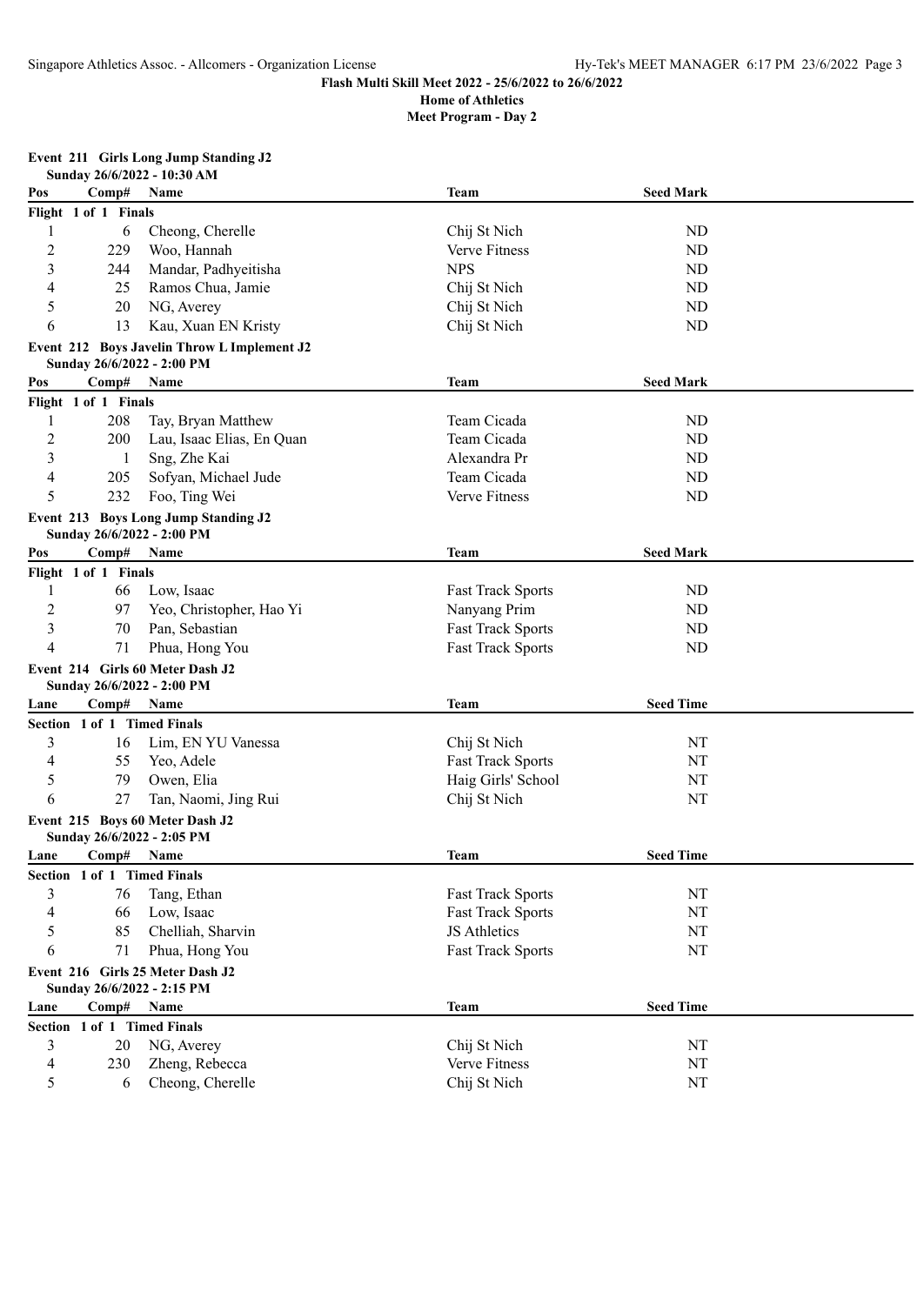**Meet Program - Day 2**

# **Event 217 Boys 25 Meter Dash J2**

| Sunday 26/6/2022 - 2:20 PM |  |
|----------------------------|--|
|                            |  |

| Lane           | Comp#                       | Name                                                                      | <b>Team</b>              | <b>Seed Time</b> |  |  |  |
|----------------|-----------------------------|---------------------------------------------------------------------------|--------------------------|------------------|--|--|--|
|                | Section 1 of 1 Timed Finals |                                                                           |                          |                  |  |  |  |
| 3              | 66                          | Low, Isaac                                                                | <b>Fast Track Sports</b> | NT               |  |  |  |
| 4              | 64                          | Lim, Hao Wen Keagan                                                       | <b>Fast Track Sports</b> | NT               |  |  |  |
| 5              | 71                          | Phua, Hong You                                                            | <b>Fast Track Sports</b> | NT               |  |  |  |
| 6              | 76                          | Tang, Ethan                                                               | <b>Fast Track Sports</b> | NT               |  |  |  |
|                |                             | Event 218 Boys Weight Throw MedicineBall J2<br>Sunday 26/6/2022 - 2:30 PM |                          |                  |  |  |  |
| Pos            | Comp#                       | Name                                                                      | <b>Team</b>              | <b>Seed Mark</b> |  |  |  |
|                | Flight 1 of 1 Finals        |                                                                           |                          |                  |  |  |  |
| 1              | 76                          | Tang, Ethan                                                               | <b>Fast Track Sports</b> | ND               |  |  |  |
| $\overline{c}$ | 64                          | Lim, Hao Wen Keagan                                                       | <b>Fast Track Sports</b> | ND               |  |  |  |
| 3              | 208                         | Tay, Bryan Matthew                                                        | Team Cicada              | <b>ND</b>        |  |  |  |
| 4              | 72                          | Shanbhag, Vedant                                                          | <b>Fast Track Sports</b> | ND               |  |  |  |
| 5              | 91                          | Tan, Aaron, Wen Zhong                                                     | JS Athletics             | <b>ND</b>        |  |  |  |
|                |                             | Event 219 Boys Long Jump 80cm Zone J2                                     |                          |                  |  |  |  |
|                |                             | Sunday 26/6/2022 - 2:30 PM                                                |                          |                  |  |  |  |
| Pos            | Comp#                       | Name                                                                      | <b>Team</b>              | <b>Seed Mark</b> |  |  |  |
|                | Flight 1 of 1 Finals        |                                                                           |                          |                  |  |  |  |
| 1              | 89                          | Ng, Ian, Tien Ern                                                         | JS Athletics             | ND               |  |  |  |
| $\overline{c}$ | 64                          | Lim, Hao Wen Keagan                                                       | <b>Fast Track Sports</b> | ND               |  |  |  |
| 3              | 70                          | Pan, Sebastian                                                            | <b>Fast Track Sports</b> | ND               |  |  |  |
| 4              | 197                         | Lam, Alex Joseph                                                          | Team Cicada              | ND               |  |  |  |
| 5              | 241                         | Thomas, Shane Pravin                                                      | Verve Fitness            | <b>ND</b>        |  |  |  |
| 6              | 196                         | Koh, Jinzong                                                              | Team Cicada              | ND               |  |  |  |
| 7              | 204                         | Sim, Tyler                                                                | Team Cicada              | ND               |  |  |  |
|                |                             | Event 220 Girls 60 Meter Hurdles J2                                       |                          |                  |  |  |  |
|                |                             | Sunday 26/6/2022 - 2:40 PM                                                |                          |                  |  |  |  |
| Lane           | Comp#                       | Name                                                                      | <b>Team</b>              | <b>Seed Time</b> |  |  |  |
|                | Section 1 of 2 Timed Finals |                                                                           |                          |                  |  |  |  |
| $\overline{c}$ | 190                         | Tan, Matilda, Hiang Cheng                                                 | Team Cicada              | NT               |  |  |  |
| 3              | 5                           | Chain, Lea Suyan                                                          | Chij St Nich             | NT               |  |  |  |
| 4              | 183                         | Chong, Zurie                                                              | Team Cicada              | NT               |  |  |  |
| 5              | 9                           | Goh Redimerio, Marianne Yuling                                            | Chij St Nich             | NT               |  |  |  |
| 6              | 3                           | van Schalkwyk, Anja Chuheng                                               | Chij Katong              | NT               |  |  |  |
|                | Section 2 of 2 Timed Finals |                                                                           |                          |                  |  |  |  |
| 2              | 26.                         | Tan, Chuan Ying, Kylie                                                    | Chij St Nich             | NT               |  |  |  |
| 3              | 181                         | Ang, Stacie                                                               | Team Cicada              | NT               |  |  |  |
| 4              | 24                          | Quah, Qin EN Gwen                                                         | Chij St Nich             | NT               |  |  |  |
| 5              | 94                          | Wang, Ziyan                                                               | Nanyang Prim             | NT               |  |  |  |
| 6              | 13                          | Kau, Xuan EN Kristy                                                       | Chij St Nich             | NT               |  |  |  |
|                |                             | Event 221 Boys 60 Meter Hurdles J2<br>Sunday 26/6/2022 - 2:45 PM          |                          |                  |  |  |  |
| Lane           | Comp#                       | Name                                                                      | <b>Team</b>              | <b>Seed Time</b> |  |  |  |
|                | Section 1 of 1 Timed Finals |                                                                           |                          |                  |  |  |  |
| 2              | 238                         | Loke, Shane Gerald                                                        | Verve Fitness            | NT               |  |  |  |
| 3              | 74                          | Tan, Leon                                                                 | <b>Fast Track Sports</b> | NT               |  |  |  |
| 4              | 200                         | Lau, Isaac Elias, En Quan                                                 | Team Cicada              | NT               |  |  |  |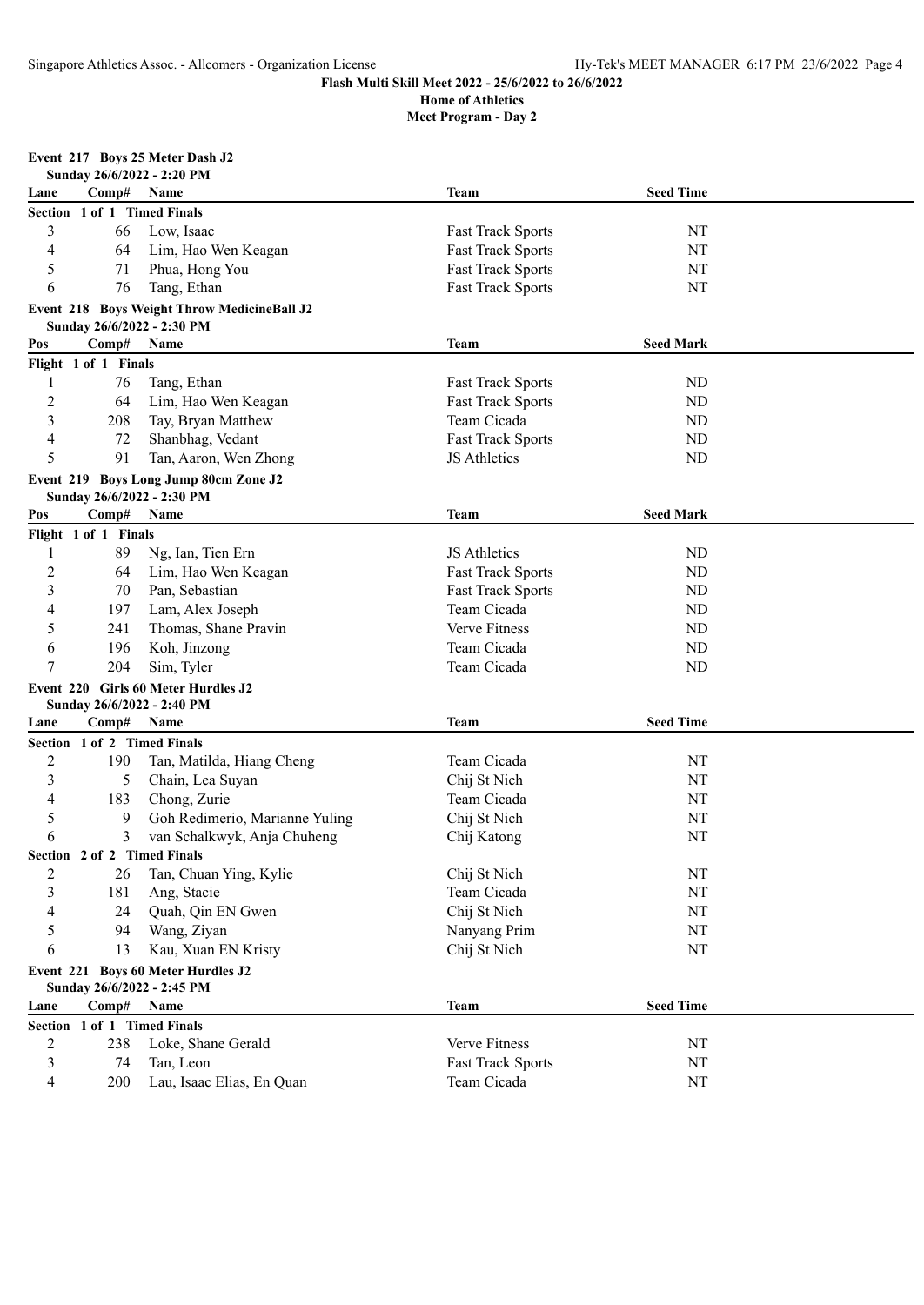**Meet Program - Day 2**

## **Event 222 Boys High Jump Vertical J2**

| Comp#<br><b>Team</b><br><b>Seed Mark</b><br>Pos<br>Name<br>Flight 1 of 1 Finals<br>Low, Isaac<br>1<br>66<br><b>Fast Track Sports</b><br>NH<br>$\overline{2}$<br>76<br>Tang, Ethan<br><b>Fast Track Sports</b><br>NH<br>3<br>71<br>Phua, Hong You<br><b>Fast Track Sports</b><br><b>NH</b><br>4<br>Lim, Hao Wen Keagan<br>64<br><b>Fast Track Sports</b><br>NH<br>Event 223 Girls 4x50 Meter Relay J2<br>Sunday 26/6/2022 - 3:15 PM<br><b>Seed Time</b><br>Comp#<br><b>Team</b><br>Relay<br>Lane<br>Section 1 of 1 Timed Finals<br>4<br>Chij St Nicholas Girls' School<br>NT<br>A<br>5<br><b>Verve Fitness</b><br>NT<br>A<br>6<br>Team Cicada<br>NT<br>A<br>Event 224 Boys 4x50 Meter Relay J2<br>Sunday 26/6/2022 - 3:20 PM<br><b>Seed Time</b><br>$\bf Comp\#$<br><b>Team</b><br>Relay<br>Lane<br>Section 1 of 1 Timed Finals<br>4<br>Team Cicada<br>NT<br>A<br>5<br>NT<br><b>Fast Track Sports</b><br>A<br><b>Event 225 Women Javelin Throw Masters</b><br>Sunday 26/6/2022 - 4:00 PM<br><b>Seed Mark</b><br>Pos<br>Comp#<br>Name<br><b>Team</b><br>Flight 1 of 1 Finals |  |  |  |  |  |  |  |
|----------------------------------------------------------------------------------------------------------------------------------------------------------------------------------------------------------------------------------------------------------------------------------------------------------------------------------------------------------------------------------------------------------------------------------------------------------------------------------------------------------------------------------------------------------------------------------------------------------------------------------------------------------------------------------------------------------------------------------------------------------------------------------------------------------------------------------------------------------------------------------------------------------------------------------------------------------------------------------------------------------------------------------------------------------------------------|--|--|--|--|--|--|--|
|                                                                                                                                                                                                                                                                                                                                                                                                                                                                                                                                                                                                                                                                                                                                                                                                                                                                                                                                                                                                                                                                            |  |  |  |  |  |  |  |
|                                                                                                                                                                                                                                                                                                                                                                                                                                                                                                                                                                                                                                                                                                                                                                                                                                                                                                                                                                                                                                                                            |  |  |  |  |  |  |  |
|                                                                                                                                                                                                                                                                                                                                                                                                                                                                                                                                                                                                                                                                                                                                                                                                                                                                                                                                                                                                                                                                            |  |  |  |  |  |  |  |
|                                                                                                                                                                                                                                                                                                                                                                                                                                                                                                                                                                                                                                                                                                                                                                                                                                                                                                                                                                                                                                                                            |  |  |  |  |  |  |  |
|                                                                                                                                                                                                                                                                                                                                                                                                                                                                                                                                                                                                                                                                                                                                                                                                                                                                                                                                                                                                                                                                            |  |  |  |  |  |  |  |
|                                                                                                                                                                                                                                                                                                                                                                                                                                                                                                                                                                                                                                                                                                                                                                                                                                                                                                                                                                                                                                                                            |  |  |  |  |  |  |  |
|                                                                                                                                                                                                                                                                                                                                                                                                                                                                                                                                                                                                                                                                                                                                                                                                                                                                                                                                                                                                                                                                            |  |  |  |  |  |  |  |
|                                                                                                                                                                                                                                                                                                                                                                                                                                                                                                                                                                                                                                                                                                                                                                                                                                                                                                                                                                                                                                                                            |  |  |  |  |  |  |  |
|                                                                                                                                                                                                                                                                                                                                                                                                                                                                                                                                                                                                                                                                                                                                                                                                                                                                                                                                                                                                                                                                            |  |  |  |  |  |  |  |
|                                                                                                                                                                                                                                                                                                                                                                                                                                                                                                                                                                                                                                                                                                                                                                                                                                                                                                                                                                                                                                                                            |  |  |  |  |  |  |  |
|                                                                                                                                                                                                                                                                                                                                                                                                                                                                                                                                                                                                                                                                                                                                                                                                                                                                                                                                                                                                                                                                            |  |  |  |  |  |  |  |
|                                                                                                                                                                                                                                                                                                                                                                                                                                                                                                                                                                                                                                                                                                                                                                                                                                                                                                                                                                                                                                                                            |  |  |  |  |  |  |  |
|                                                                                                                                                                                                                                                                                                                                                                                                                                                                                                                                                                                                                                                                                                                                                                                                                                                                                                                                                                                                                                                                            |  |  |  |  |  |  |  |
|                                                                                                                                                                                                                                                                                                                                                                                                                                                                                                                                                                                                                                                                                                                                                                                                                                                                                                                                                                                                                                                                            |  |  |  |  |  |  |  |
|                                                                                                                                                                                                                                                                                                                                                                                                                                                                                                                                                                                                                                                                                                                                                                                                                                                                                                                                                                                                                                                                            |  |  |  |  |  |  |  |
|                                                                                                                                                                                                                                                                                                                                                                                                                                                                                                                                                                                                                                                                                                                                                                                                                                                                                                                                                                                                                                                                            |  |  |  |  |  |  |  |
|                                                                                                                                                                                                                                                                                                                                                                                                                                                                                                                                                                                                                                                                                                                                                                                                                                                                                                                                                                                                                                                                            |  |  |  |  |  |  |  |
|                                                                                                                                                                                                                                                                                                                                                                                                                                                                                                                                                                                                                                                                                                                                                                                                                                                                                                                                                                                                                                                                            |  |  |  |  |  |  |  |
|                                                                                                                                                                                                                                                                                                                                                                                                                                                                                                                                                                                                                                                                                                                                                                                                                                                                                                                                                                                                                                                                            |  |  |  |  |  |  |  |
|                                                                                                                                                                                                                                                                                                                                                                                                                                                                                                                                                                                                                                                                                                                                                                                                                                                                                                                                                                                                                                                                            |  |  |  |  |  |  |  |
|                                                                                                                                                                                                                                                                                                                                                                                                                                                                                                                                                                                                                                                                                                                                                                                                                                                                                                                                                                                                                                                                            |  |  |  |  |  |  |  |
|                                                                                                                                                                                                                                                                                                                                                                                                                                                                                                                                                                                                                                                                                                                                                                                                                                                                                                                                                                                                                                                                            |  |  |  |  |  |  |  |
| 138<br>Oh, Linda<br>1<br>Singapore Ma<br>ND                                                                                                                                                                                                                                                                                                                                                                                                                                                                                                                                                                                                                                                                                                                                                                                                                                                                                                                                                                                                                                |  |  |  |  |  |  |  |
| $\overline{2}$<br>161<br>Newenham, Tarnia<br>Singapore Ma<br>ND                                                                                                                                                                                                                                                                                                                                                                                                                                                                                                                                                                                                                                                                                                                                                                                                                                                                                                                                                                                                            |  |  |  |  |  |  |  |
| Event 226 Men 4x100 Meter Relay 220 Masters                                                                                                                                                                                                                                                                                                                                                                                                                                                                                                                                                                                                                                                                                                                                                                                                                                                                                                                                                                                                                                |  |  |  |  |  |  |  |
| Sunday 26/6/2022 - 4:00 PM                                                                                                                                                                                                                                                                                                                                                                                                                                                                                                                                                                                                                                                                                                                                                                                                                                                                                                                                                                                                                                                 |  |  |  |  |  |  |  |
| <b>Seed Time</b><br>$\bf Comp\#$<br><b>Team</b><br>Lane<br>Relay                                                                                                                                                                                                                                                                                                                                                                                                                                                                                                                                                                                                                                                                                                                                                                                                                                                                                                                                                                                                           |  |  |  |  |  |  |  |
| Section 1 of 1 Timed Finals                                                                                                                                                                                                                                                                                                                                                                                                                                                                                                                                                                                                                                                                                                                                                                                                                                                                                                                                                                                                                                                |  |  |  |  |  |  |  |
| 3<br>Singapore Masters Track & Fiel<br>M0 B<br>NT                                                                                                                                                                                                                                                                                                                                                                                                                                                                                                                                                                                                                                                                                                                                                                                                                                                                                                                                                                                                                          |  |  |  |  |  |  |  |
| 4<br>Singapore Masters Track & Fiel<br>M0A<br>NT                                                                                                                                                                                                                                                                                                                                                                                                                                                                                                                                                                                                                                                                                                                                                                                                                                                                                                                                                                                                                           |  |  |  |  |  |  |  |
| Event 227 Women 4x100 Meter Relay 220 Masters<br>Sunday 26/6/2022 - 4:10 PM                                                                                                                                                                                                                                                                                                                                                                                                                                                                                                                                                                                                                                                                                                                                                                                                                                                                                                                                                                                                |  |  |  |  |  |  |  |
| Comp#<br><b>Seed Time</b><br><b>Team</b><br>Relay<br>Lane                                                                                                                                                                                                                                                                                                                                                                                                                                                                                                                                                                                                                                                                                                                                                                                                                                                                                                                                                                                                                  |  |  |  |  |  |  |  |
| Section 1 of 1 Timed Finals                                                                                                                                                                                                                                                                                                                                                                                                                                                                                                                                                                                                                                                                                                                                                                                                                                                                                                                                                                                                                                                |  |  |  |  |  |  |  |
| 3<br><b>Singapore Masters Athletics</b><br>W <sub>0</sub> A<br>NT                                                                                                                                                                                                                                                                                                                                                                                                                                                                                                                                                                                                                                                                                                                                                                                                                                                                                                                                                                                                          |  |  |  |  |  |  |  |
| $\overline{4}$<br>W <sub>0</sub> A<br>Singapore Masters Track & Fiel<br>NT                                                                                                                                                                                                                                                                                                                                                                                                                                                                                                                                                                                                                                                                                                                                                                                                                                                                                                                                                                                                 |  |  |  |  |  |  |  |
| Event 228 Men 4x400 Meter Relay 220 Masters                                                                                                                                                                                                                                                                                                                                                                                                                                                                                                                                                                                                                                                                                                                                                                                                                                                                                                                                                                                                                                |  |  |  |  |  |  |  |
| Sunday 26/6/2022 - 4:30 PM<br><b>Seed Time</b><br>Comp#<br><b>Team</b><br>Relay<br>Lane                                                                                                                                                                                                                                                                                                                                                                                                                                                                                                                                                                                                                                                                                                                                                                                                                                                                                                                                                                                    |  |  |  |  |  |  |  |
| Section 1 of 1 Timed Finals                                                                                                                                                                                                                                                                                                                                                                                                                                                                                                                                                                                                                                                                                                                                                                                                                                                                                                                                                                                                                                                |  |  |  |  |  |  |  |
| 4<br>M0A<br>NT<br>Singapore Masters Track & Fiel                                                                                                                                                                                                                                                                                                                                                                                                                                                                                                                                                                                                                                                                                                                                                                                                                                                                                                                                                                                                                           |  |  |  |  |  |  |  |